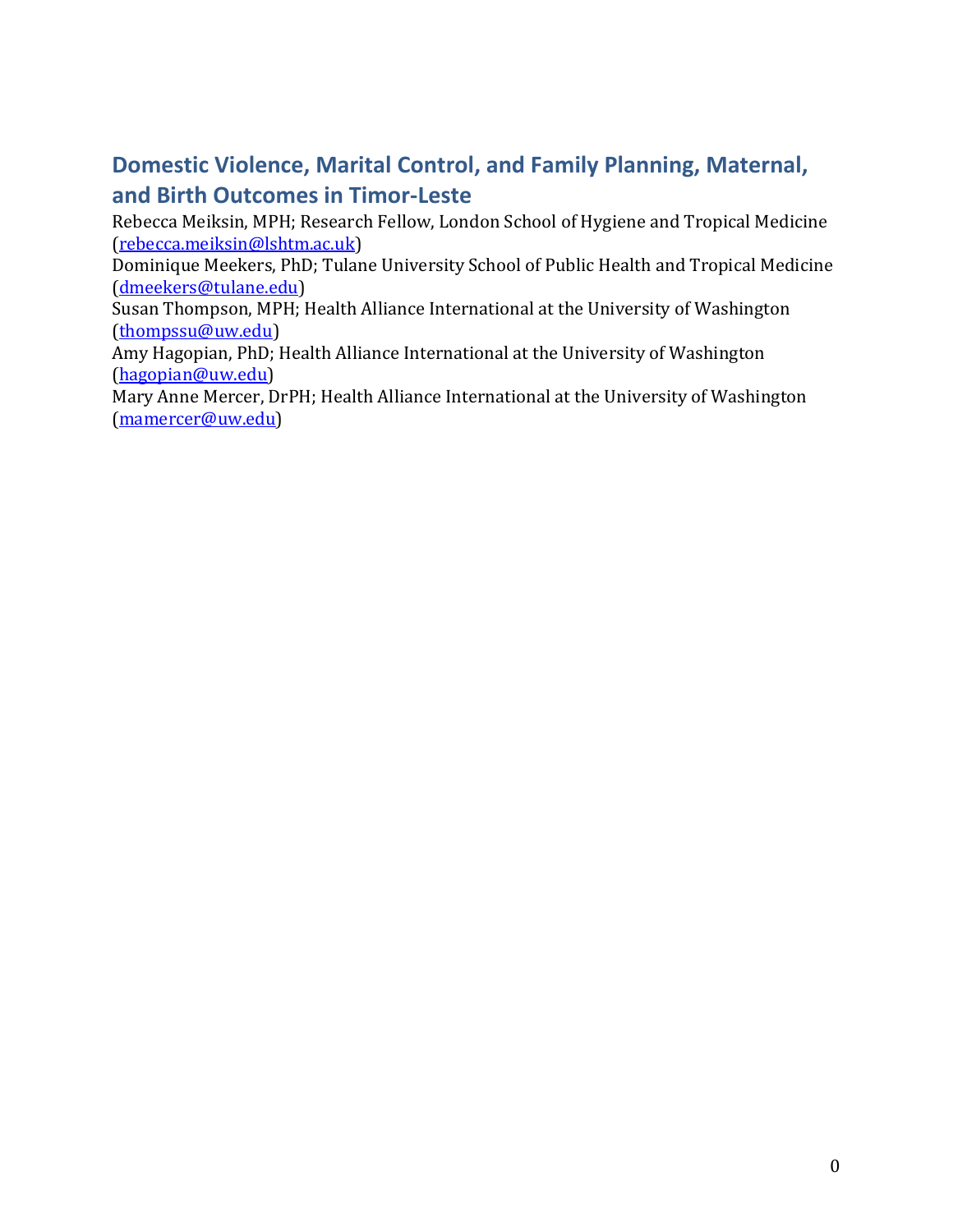# **Abstract**

## **Title**

Domestic Violence, Marital Control, and Family Planning, Maternal, and Birth Outcomes in Timor-Leste

## **Objectives**

Patriarchal traditions and a history of armed conflict in Timor-Leste provide a context that facilitates violence against women. More than a third of ever-married Timorese women report physical and/or sexual domestic violence (DV) perpetrated by their most recent partner. DV violates women's rights and may threaten their reproductive health. Marital control may also limit women's reproductive control and healthcare access. Our study investigated relationships between DV and marital control and subsequent family planning, maternal healthcare, and birth outcomes in Timor-Leste.

## **Methods**

Using logistic regression, we examined 2009-10 Demographic and Health Survey data from a nationally representative sample of 2,951 women in Timor-Leste. We controlled for age, education, and wealth. We limited our analyses of pregnancy- and birth-related outcomes to those from the six months preceding the survey.

## **Results**

Rural women with controlling husbands were less likely than other rural women to have an unmet need for family planning (AdjOR=0.6; 95%CI 0.4-0.9). Rural women who experienced DV were more likely than other rural women to have an unplanned pregnancy (AdjOR=2.6; 95%CI 1.4-4.8), fewer than four antenatal visits (AdjOR=2.3; 95%CI 1.1-4.9), or a baby born smaller than average (AdjOR=3.1; 95%CI 1.4-6.7). DV and marital control were not associated with the tested outcomes among urban women.

## **Conclusions**

Given high rates of DV internationally, our findings have important implications. Preventing DV may benefit both women and future generations. Furthermore, rural women who experience DV may benefit from targeted interventions that mediate associated risks of negative family planning, maternal healthcare, and birth outcomes.

## **Keywords**

- 1. domestic violence
- 2. marital control
- 3. birth outcomes
- 4. family planning
- 5. maternal care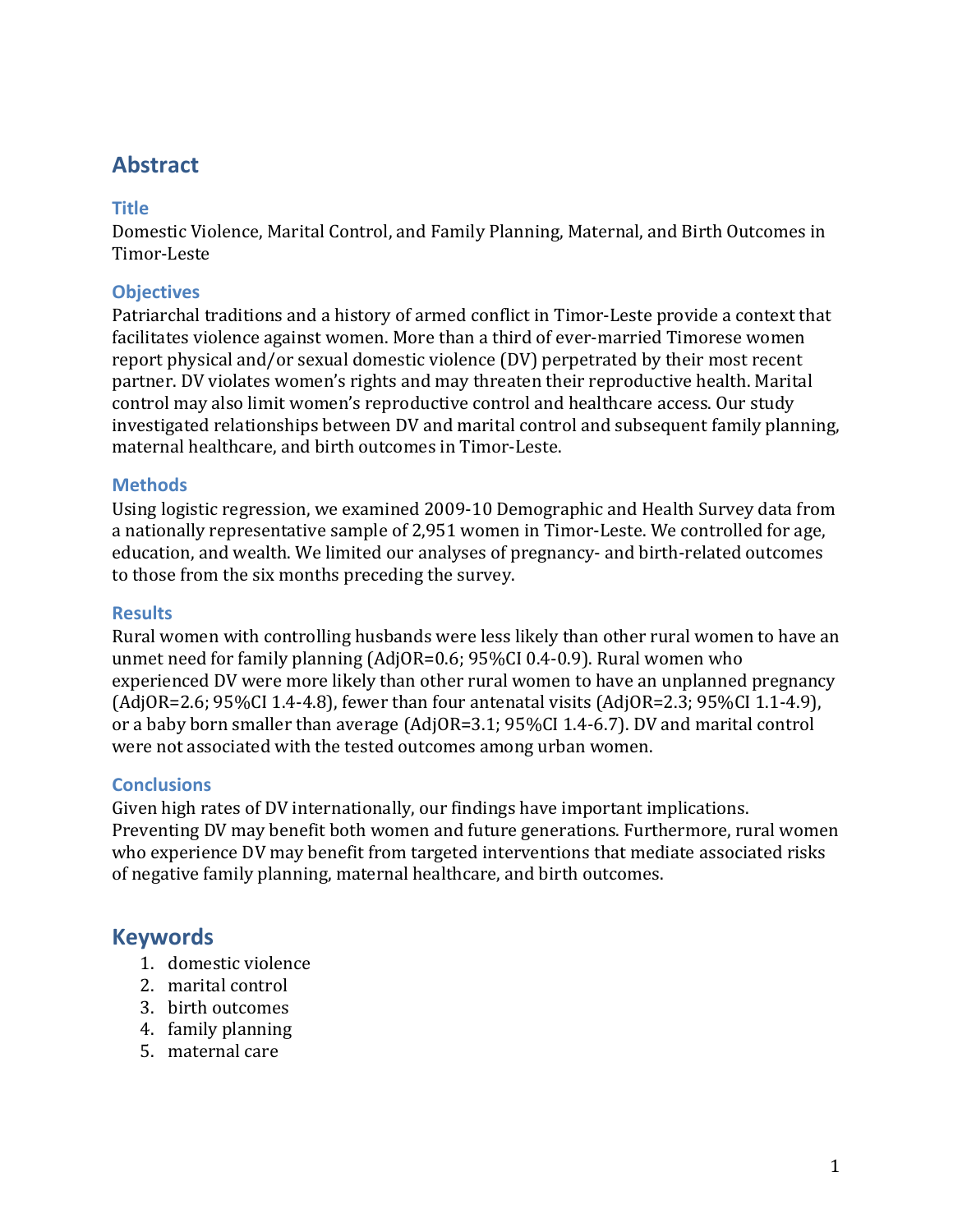# **Domestic Violence, Marital Control, and Family Planning, Maternal, and Birth Outcomes in Timor-Leste**

#### **Introduction**

Gender inequality is a major driver of violence against women (VAW), a worldwide problem of "epidemic proportions."(1,p.5) A 2013 World Health Organization (WHO) report estimates that globally, 35% of women experience physical and/or sexual violence at the hand of an intimate partner (domestic violence, or DV) or sexual violence perpetrated by a non-partner.(1) Lifetime prevalence of DV is highest in South-East Asia, where nearly 38% of ever-partnered women have been abused by a partner.(1)

In Timor-Leste, a South-East Asian nation of 1.2 million people, gender inequality and a history of violent occupation contribute to high rates of VAW and DV. Though the Constitution promotes gender equality,(2) the primarily patriarchal Timorese society(2-6) is organized by strict gender roles and norms that establish male dominance and a lower status for women.(2,3,5-7) The tradition of bridewealth may contribute to a sense of men's ownership over their wives,(2,3) and in some areas a belief persists that husbands should beat their wives to educate or punish them.(3,8)

Following 400 years of colonial rule by Portugal, Timorese society endured a 24-year occupation by Indonesia. The occupation was characterized by widespread violence and human rights abuses, including "state-sanctioned sexual abuse" wielded as a political weapon against women who were suspected, or whose partners were suspected, of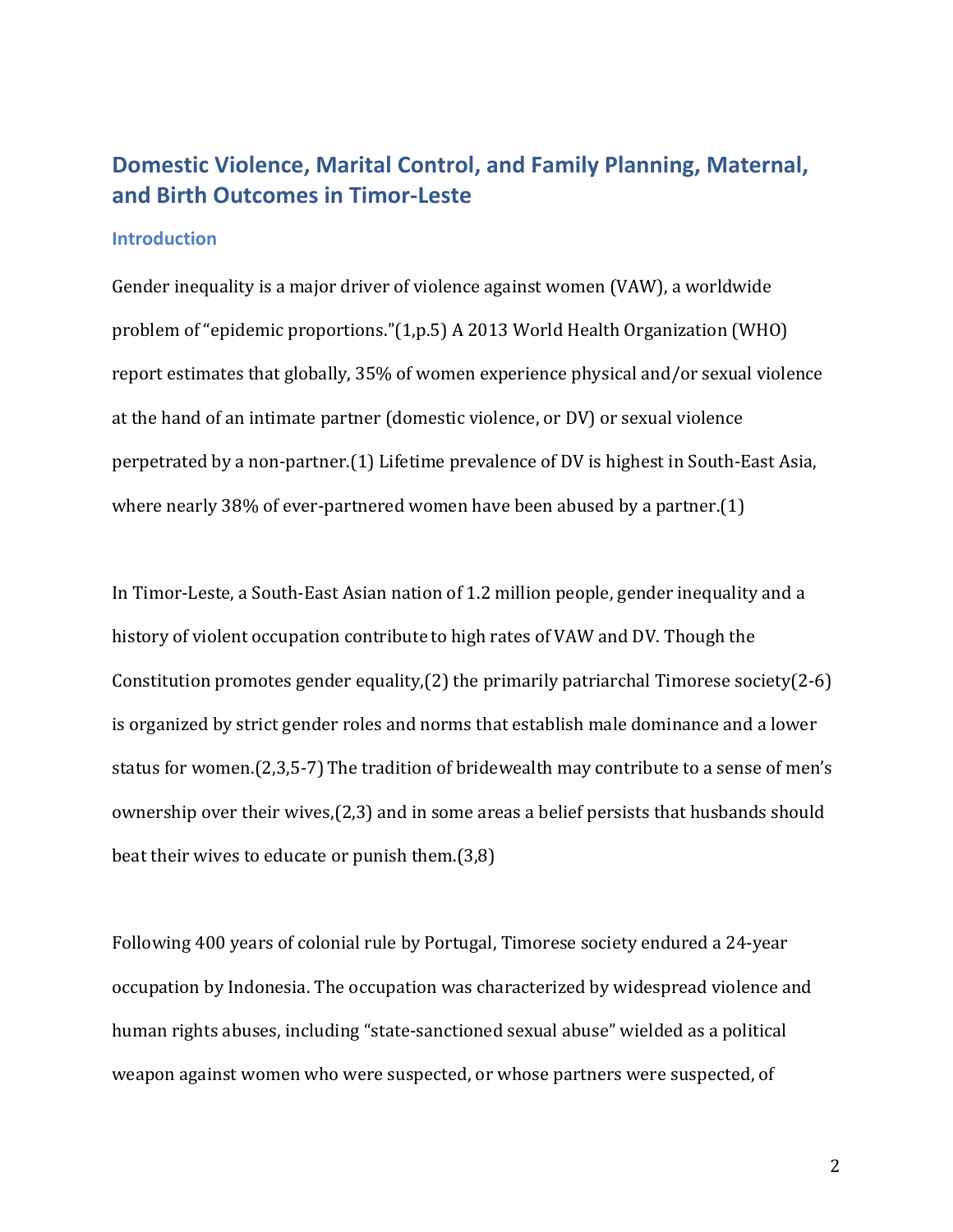association with pro-independence forces.(4,p.4) Militarization continued afterwards with the arrival of United Nations peacekeeping forces,(9) which was followed by internal violence in 2006-2007. Trauma and recurrent violence have been harmful to the Timorese population. One study found that the internal violence in 2006-2007 was associated with a seven-fold increase in post-traumatic stress disorder and an almost three-fold increase in severe distress(10). In another analysis, prevalence of explosive anger was 38% among a sample of 1,544 adults in Timor-Leste and trauma exposure was identified as a predictor of explosive anger.(11) Many agree that the history of violence contributes to ongoing violence in Timor-Leste(9), including VAW and DV;(4,5) in fact, some men who survived detention and torture admitted to having "fallen into a pattern of violent behavior."(12,p.169)

In "East Timorese Women Challenge Domestic Violence," Hall discusses the evolution of the Timor-Leste women's movement, grown out of women's involvement in the fight for independence from Indonesia.(13) With international support, local NGOs have "collectively challenge[d] traditional norms that facilitate domestic violence."(13,p.315) The women's movement has made substantial victories, including successfully lobbying the United Nations Transitional Administration in East Timor to draft a policy paper on domestic violence and to solicit contributions from rural women for the draft.(13) However, "true transformation of gendered social, political and economic relations" in Timor-Leste has not yet come to fruition.(13,p.323)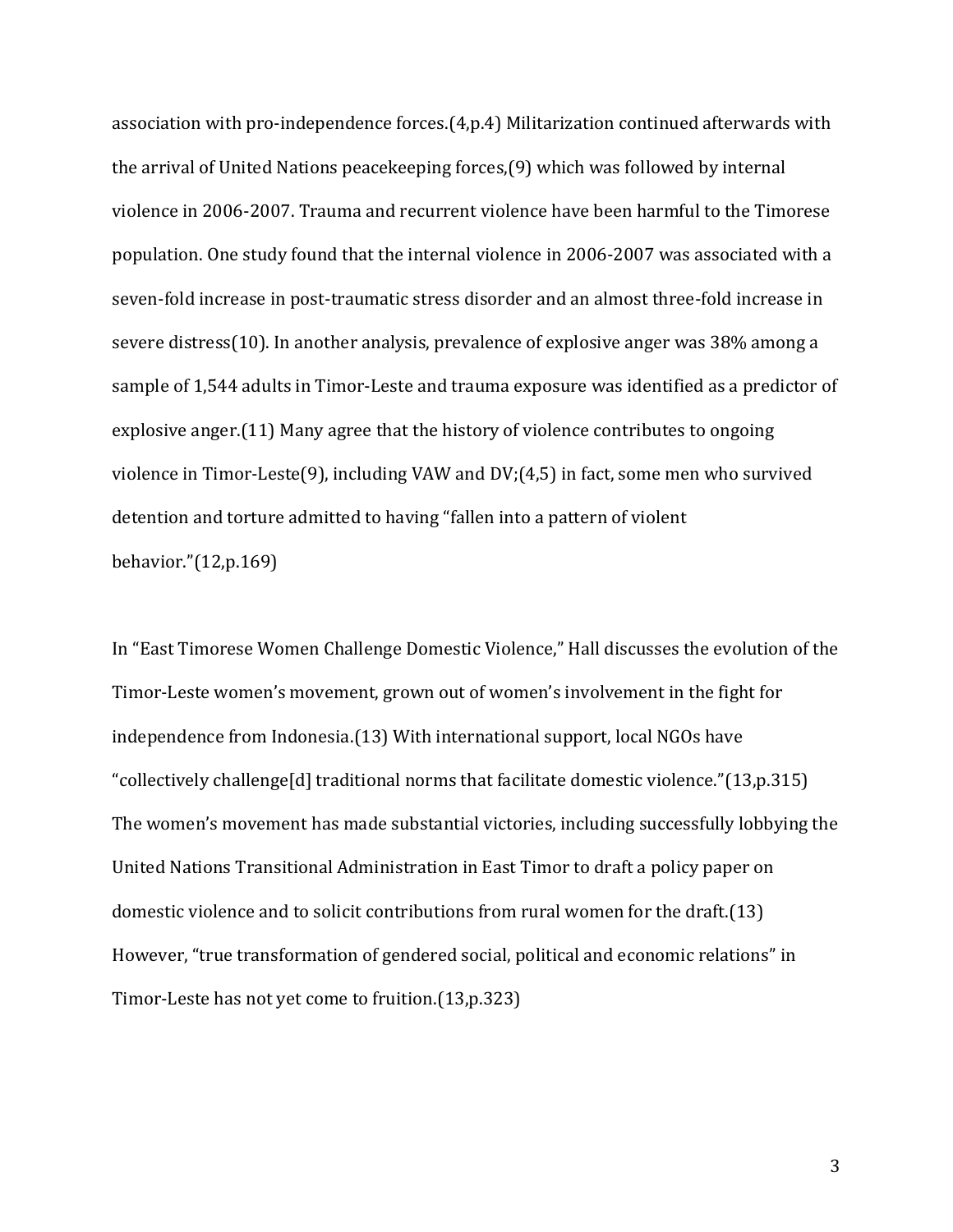Reported rates of DV in Timor-Leste vary widely across the nation's 13 districts, and they are higher among urban than rural women.(14) Using a variety of methods, researchers have explored causes of gender inequity and gender-based violence in Timor-Leste's districts of Covalima, Oecusse, and Bobonaro.(3,5,8) However, we are not aware of comparative studies that account for regional differences in reported violence. On average, more than one in three ever-married women say they have experienced DV from their current or most recent partner, and one in five of those women sustained injuries.<sup>i,ii</sup>(14)

DV can be associated with mental health issues including anxiety,(15) depression,(1,15,16) alcohol and drug dependence, suicide attempts, and post-traumatic stress disorder.(16) Many studies have also documented relationships between DV and women's reproductive health, maternal healthcare, and birth outcomes, including both unplanned pregnancy and abortion.(1,15,17)

DV before or during pregnancy can be associated with increased risk for hypertension, edema, vaginal bleeding, vomiting and dehydration, and urinary tract infections,(18) and physical violence from a partner may be associated with prenatal hospitalization and a deficit in gestational weight gain.(15) Furthermore, abusive partners may prevent women from getting proper prenatal or postnatal care.(16) It is unsurprising, then, that DV can also be associated with negative pregnancy outcomes like spontaneous abortion and fetal loss.(19) A global systematic review found that women who experience DV are 16% more likely to have a low birthweight baby and 41% more likely to have a preterm birth,(1) both of which are associated with cognitive deficits, attention, behavior, and psychological difficulties, and permanent growth restriction.(20)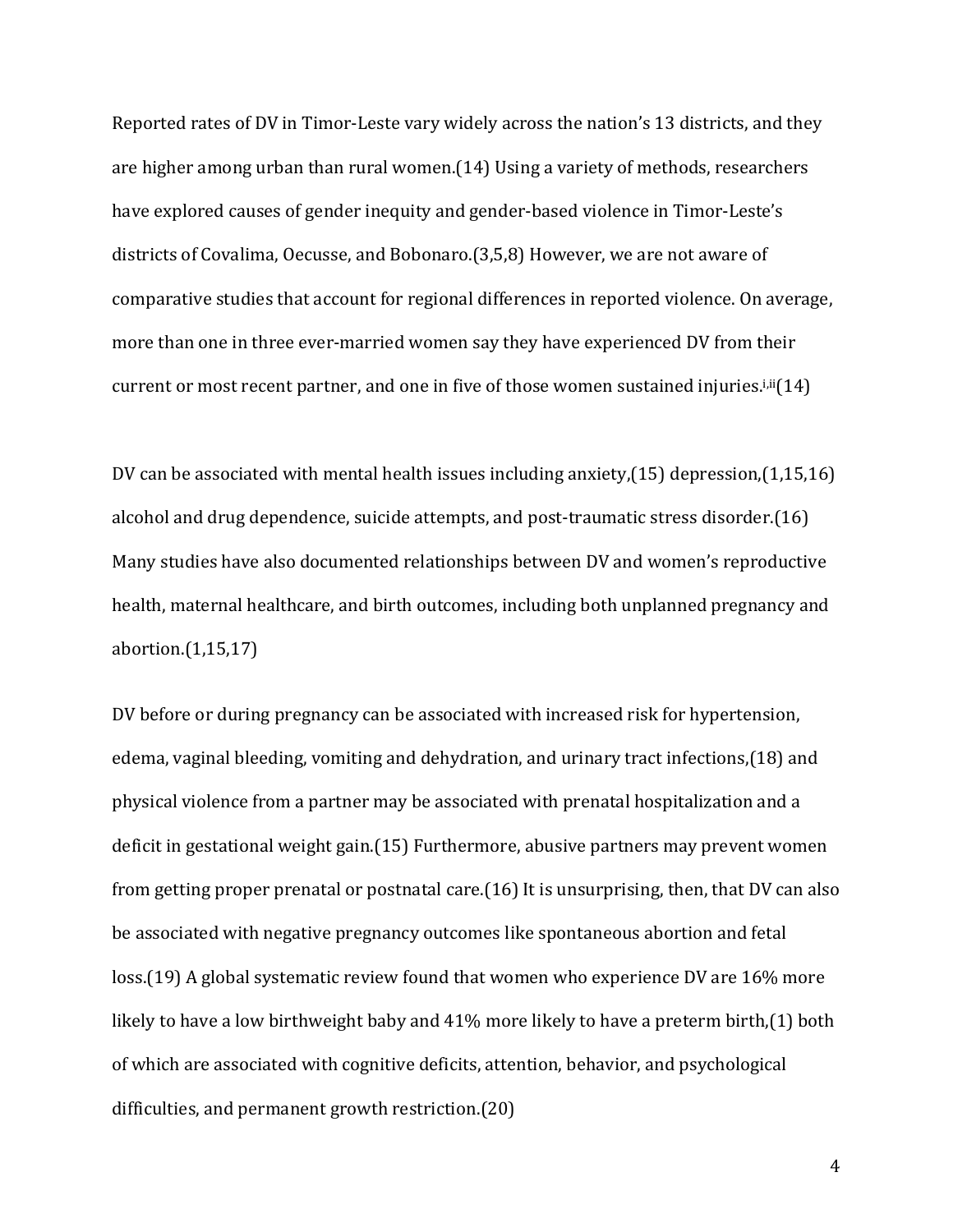Studies have produced conflicting results on associations between DV and partner emotional violence and contraception use, variably showing a positive relationship,(19) an inverse relationship,(21) or no significant relationship at all.(22)

Garcia-Morena, et al., present a conceptual model showing hypothesized pathways through which DV can lead to maternal and perinatal problems. (1, p.8) The model maps how DV can lead to psychological stress, fear, and a lack of control that result in women's limited reproductive control, barriers to healthcare access, and ultimately negative family planning, maternal healthcare, and birth outcomes.

The same study highlights the "less documented, but emerging pathway" through which a partner's controlling behaviors – often co-occurring with physical or sexual violence – may limit women's sexual and reproductive control, healthcare access, and medication adherence.(1,p.7) This is salient to Timor-Leste, where only 53% of ever-married women say their partner displays no controlling behaviors.<sup>iii</sup>(14) A 2013 report suggests a higher number of controlling behaviors is also associated with an increased risk of violence in Timor-Leste.(23)

Given the high prevalence of maternal, infant, and under-five mortality and low rates of healthcare center deliveries and skilled birth attendance, a 2013 review of health data in Timor-Leste proposes maternal health as one of four priority research areas for the nation.(24)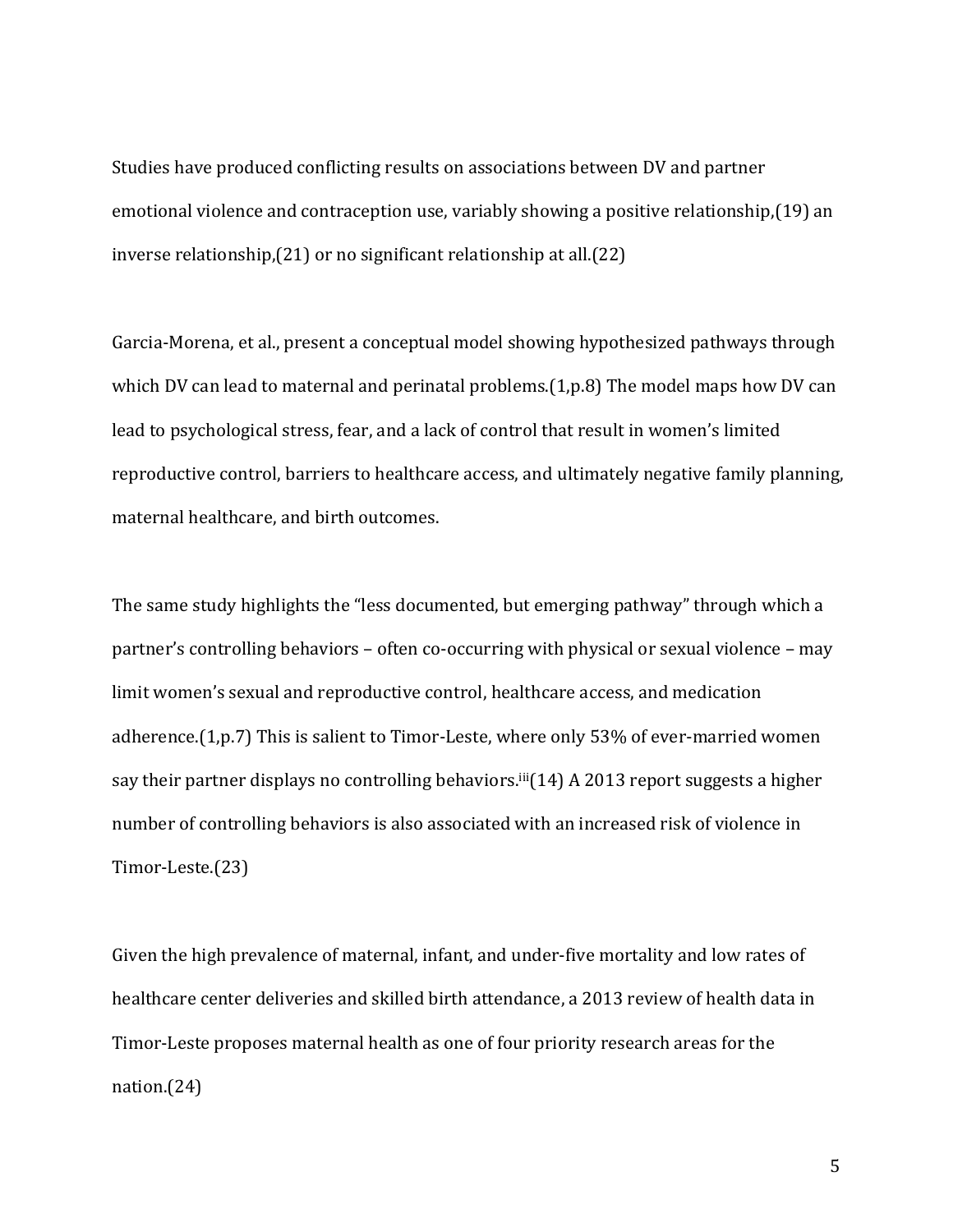Timor-Leste's high prevalence of DV, coupled with evidence of DV's association with negative maternal and birth outcomes, suggests DV could be an important target for intervention. Emerging evidence also indicates that the high prevalence of marital control in Timor-Leste could undermine family planning. However, to our knowledge only one report has investigated the relationship between violence against women (combining partner- and non-partner violence) and maternal and birth outcomes in Timor-Leste, and none has focused on DV specifically or examined the relationship between marital control and family planning in the Timorese context.(23) Our paper assesses the relationship between DV and family planning, maternal healthcare, and birth outcomes among women in Timor-Leste, and it examines whether women with a controlling partner were more likely to experience unplanned pregnancy and an unmet need for family planning.

### **Methods**

### **Sample**

Data for this study come from the Timor-Leste Demographic and Health Survey 2009-10 (TLDHS) conducted by the National Statistics Directorate of the Ministry of Finance, with technical assistance from ICF Macro (now known as ICF International). This cross-sectional survey collected data on many health topics, including fertility and family planning behavior, utilization of maternal health services, and domestic violence and marital control. Designed to yield representative results for most indicators at the national level, for urban and rural areas, and for each of the 13 districts, the TLDHS used a two-stage stratified sample. For detailed information on sampling design and survey methods, see National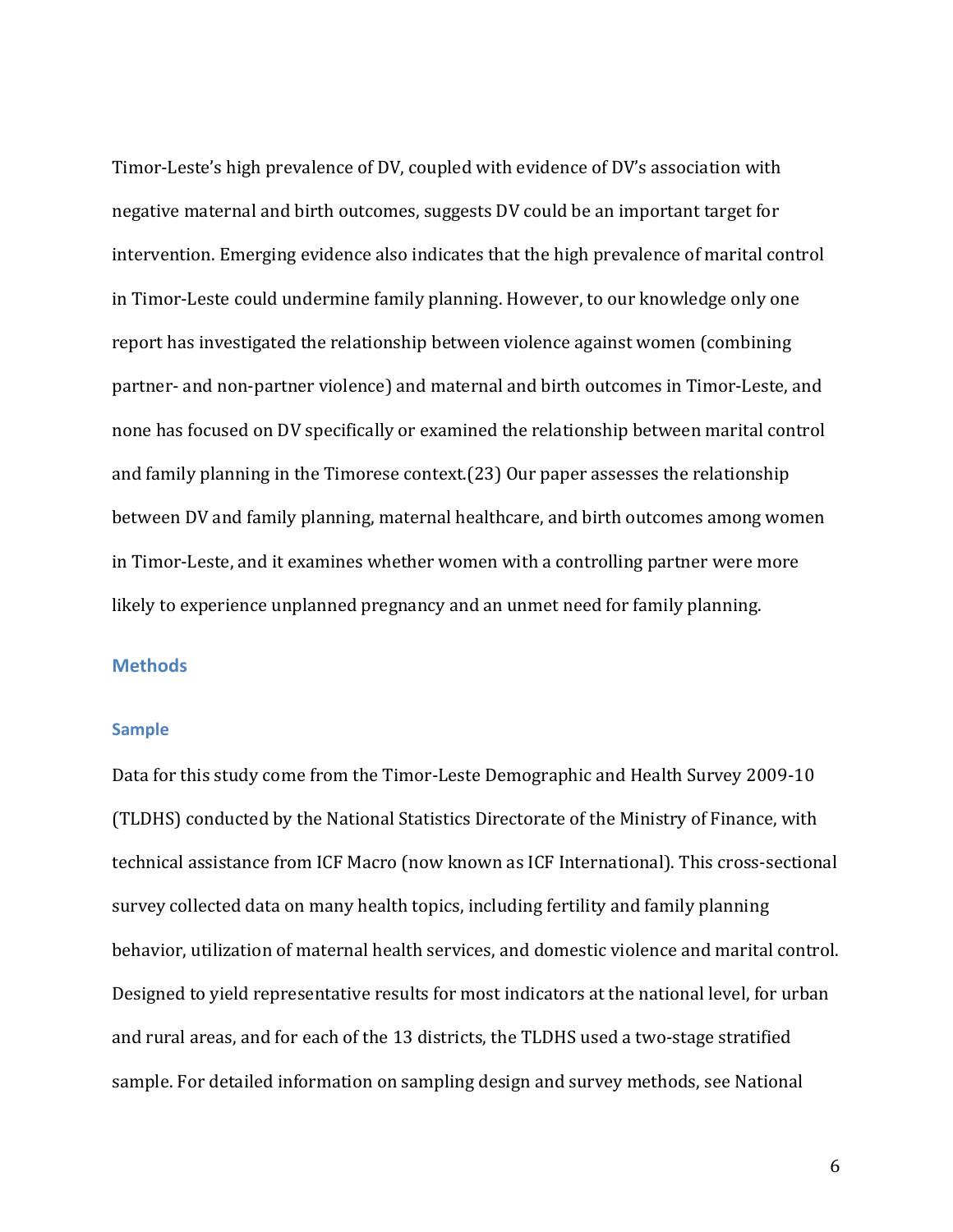Statistics Directorate (NSD) [Timor-Leste], et al.(14) We used the Complex Samples add-on module of IBM SPSS Statistics Version 21 to correct for the stratified nature of the sample.

The Institutional Review Board (IRB) of ICF Macro, in compliance with the United States Department of Health and Human Services' regulations for the protection of human research subjects, approved the MEASURE Demographic and Health Surveys Project Phase III, which includes the TLDHS. TLDHS data are publicly available and not identifiable; therefore, the University of Washington Human Subject Division's policy excludes this secondary analysis from review by the university's IRB.

After informed consent, trained fieldworkers administered the TLDHS Women's Questionnaire as face-to-face interviews. Between August 2009 and February 2010 they interviewed 13,137 women ages 15-49. They also administered a DV module to one randomly selected woman in one-third of households selected for the TLDHS. The module was administered only if privacy could be obtained, and respondents were read an additional statement at the beginning of the section informing them the questions could be sensitive and reaffirming the confidentiality of their responses. A total of 2,951 women participated in the DV module.

We analyzed data for ever-married women who participated in the DV module, who were asked about their experience of DV and controlling behaviors from their current/most recent partner. We used different sub-samples of these respondents depending on the analysis, as shown in **Table 1**. The data do not provide any information on when the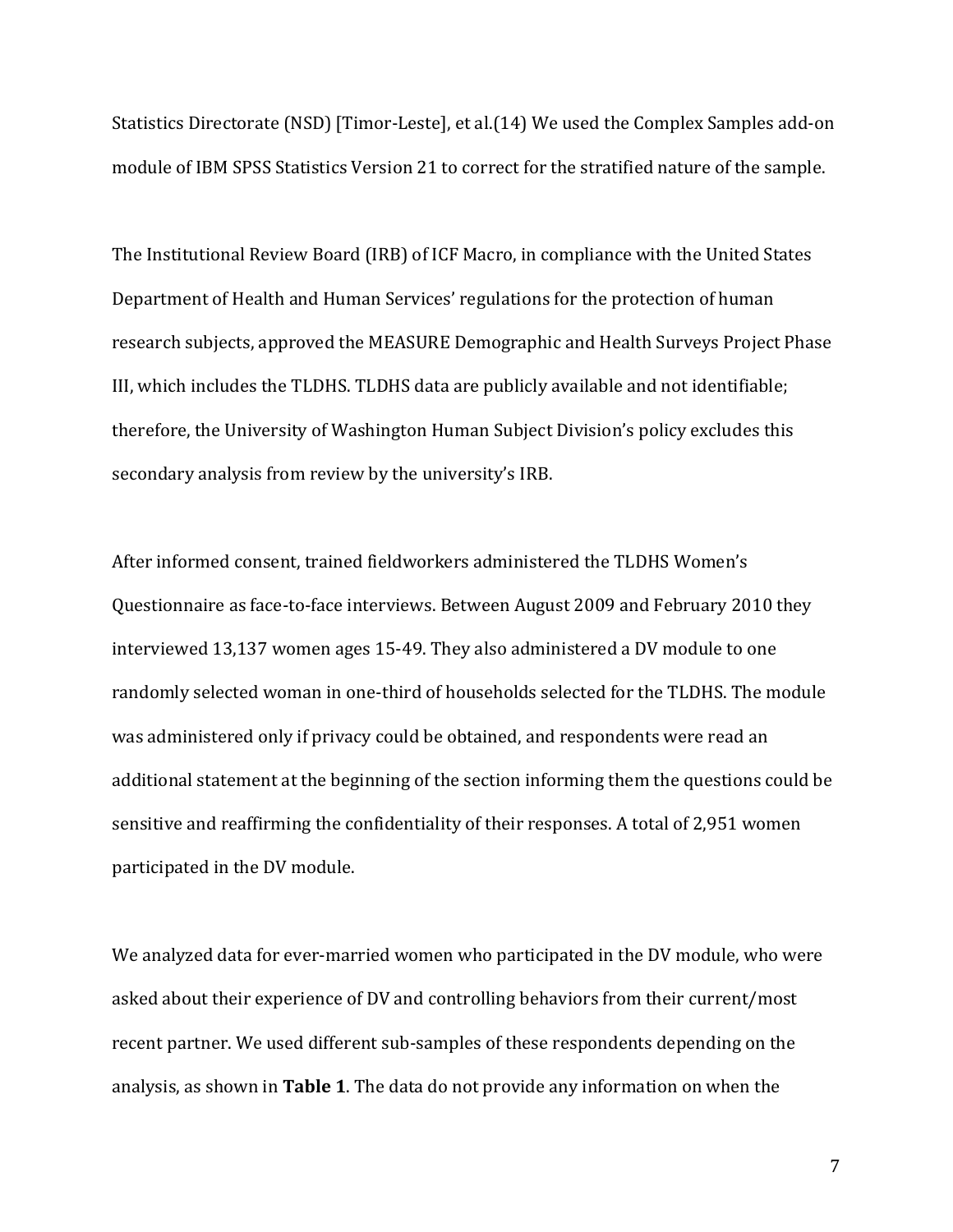measured DV or marital control events occurred. Hence, it would be possible for the DV or marital control event to have occurred after the maternal healthcare, birth, and unplanned pregnancy outcomes.iv To reduce the risk of this, we limited the samples for unplanned pregnancy and maternal healthcare and birth outcomes to women who had a very recent outcome. Specifically, we limited our unplanned pregnancy analyses to women who were pregnant at the time of the survey or gave birth in the six months prior to the survey, and we limited the maternal healthcare and birth outcomes to women who gave birth in the six months prior to the survey. Unweighted sizes of each sample are given in both **Tables 1** and **2**.

#### **Measures**

#### *Exposures*

For women who were currently married or living with a man as if married, questions about DV and controlling behavior refered to their current partner. For formerly married women and women who lived with a man as if married in the past only, these questions refered to their last partner.

**Domestic violence.** Ever-married respondents were asked if their current/last partner ever did any of the following: (a) *push you, shake you, or throw something at you?* (b) *slap you?* (c) *twist your arm or pull your hair?* (d) *punch you with his fist or something that could hurt you?* (e) *kick you, drag you or beat you up?* (f) *try to choke you or burn you on purpose?*  (g) *threaten or attack you with a knife, gun, or any other weapon?* (h) *physically force you to*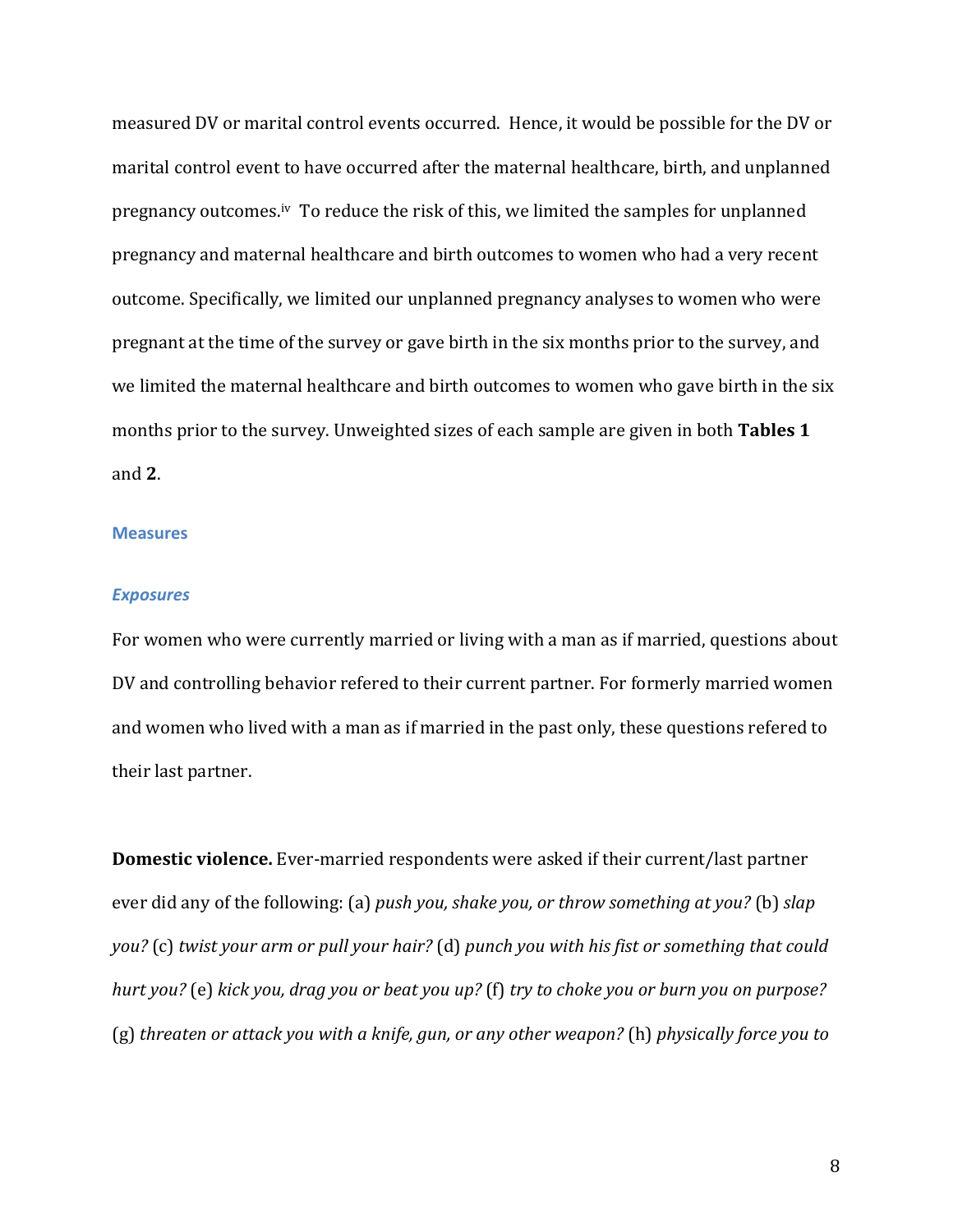*have sexual intercourse with him even when you did not want to?* (i) *force you to perform any sexual acts you did not want to?*

Women who answered "yes" to any of these questions were considered to have experienced DV. Women who were married only once and whose sexual initiation was forced by their current/last partner were also considered to have experienced DV.

**Marital control.** Ever-married women were asked if any of the following apply/applied to their relationship with their current/last partner: (a) *He (is/was) jealous or angry if you (talk/talked) to other men?* (b) *He frequently (accuses/accused) you of being unfaithful?* (c) *He (does/did) not permit you to meet your female friends?* (d) *He (tries/tried) to limit your contact with your family?* (e) *He (insists/insisted) on knowing where you (are/were) at all times?* (f) *He (does/did) not trust you with any money?*

The 2009-2010 TLDHS report notes that "the accumulation of such [marital control] behaviors is more significant than the results for any single behavior,"(14,p.236) and a secondary analysis of TLDHS data supports this.(23) Accordingly, the TLDHS report highlights the proportion of women who said that their partner displays/displayed three or more of the specified behaviors. To be consistent with the TLDHS report, we considered women who answered "yes" to three or more of the questions on marital control to have a controlling partner.

#### *Family Planning Outcomes*

We tested associations between DV and marital control and two family planning outcomes: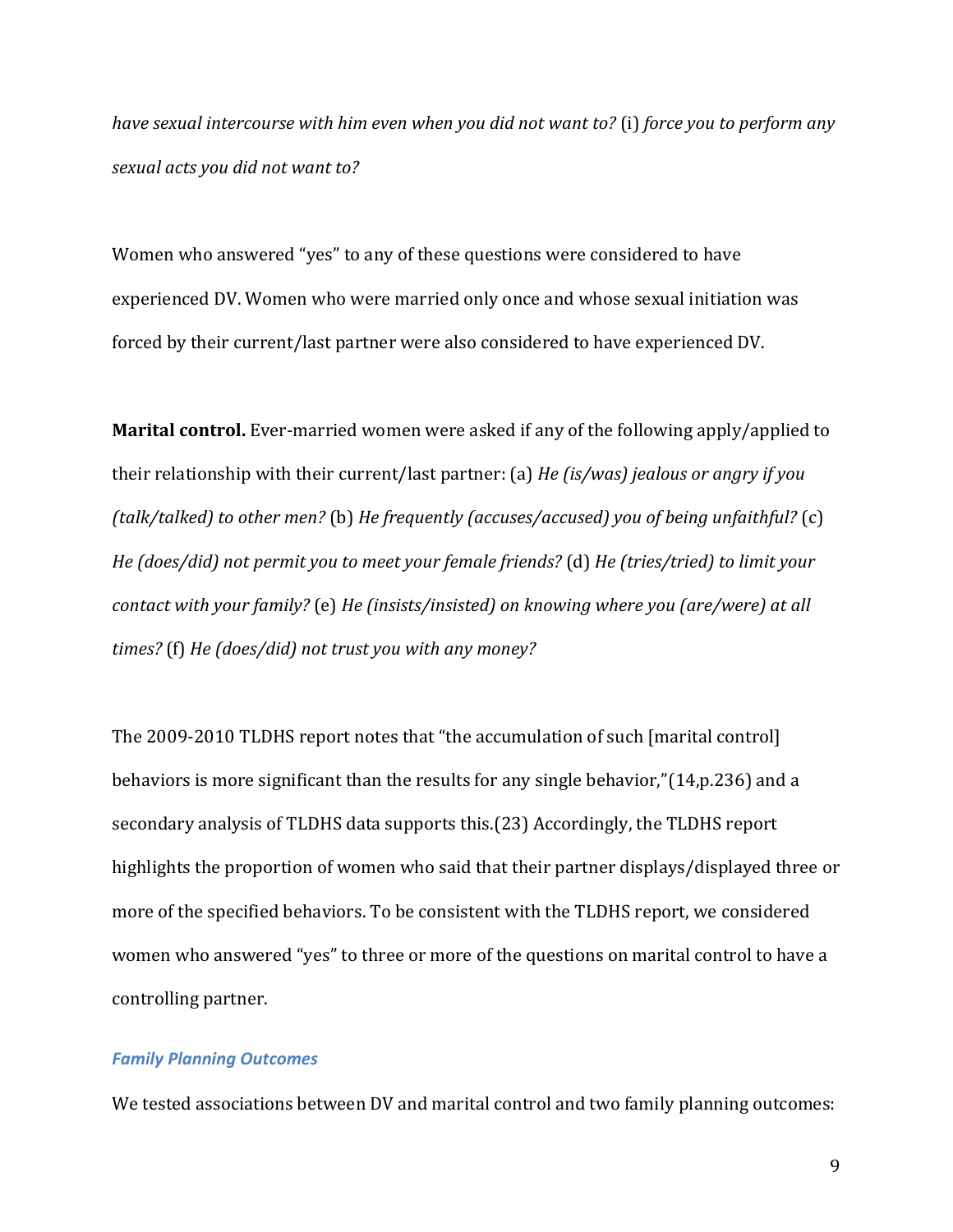- 1. *Unmet need for family planning*, including for both spacing and limiting childbearing: In brief, this variable indicates that the respondent was not seeking pregnancy at the time of the survey but was not using contraception. For detailed information on definitions of unmet need, see National Statistics Directorate (NSD) [Timor-Leste], et al.(14,p.95)
- 2. *Unplanned current pregnancy or last birth ("unplanned pregnancy")*: The respondent reported that when she became pregnant with her current pregnancy (if pregnant) or with the baby she most recently delivered (if not currently pregnant), she had wanted to postpone pregnancy or wanted no more children. All other women who had a child in the six months preceding the survey or who were pregnant at the time of the survey were categorized as not having had an unplanned pregnancy. Because this measure refers only to women who were either pregnant at the time of the survey or had a child in the prior six months, it excludes women who had a pregnancy in this time period that ended in induced abortion, spontaneous abortion, or stillbirth.

## *Maternal Healthcare and Birth Outcomes*

WHO recommends that all pregnant women attend a minimum of four antenatal care (ANC) visits.(25) Accordingly, we tested associations between DV and the following outcomes for respondents' most recent birth in the past six months: *(a) no ANC from a skilled ANC provider;<sup>v</sup>* (b) *fewer than four ANC visits*; *(c) did not use a skilled birth attendant;vi* (d) *delivered outside of a healthcare facility*; (e) *mother reports baby was small*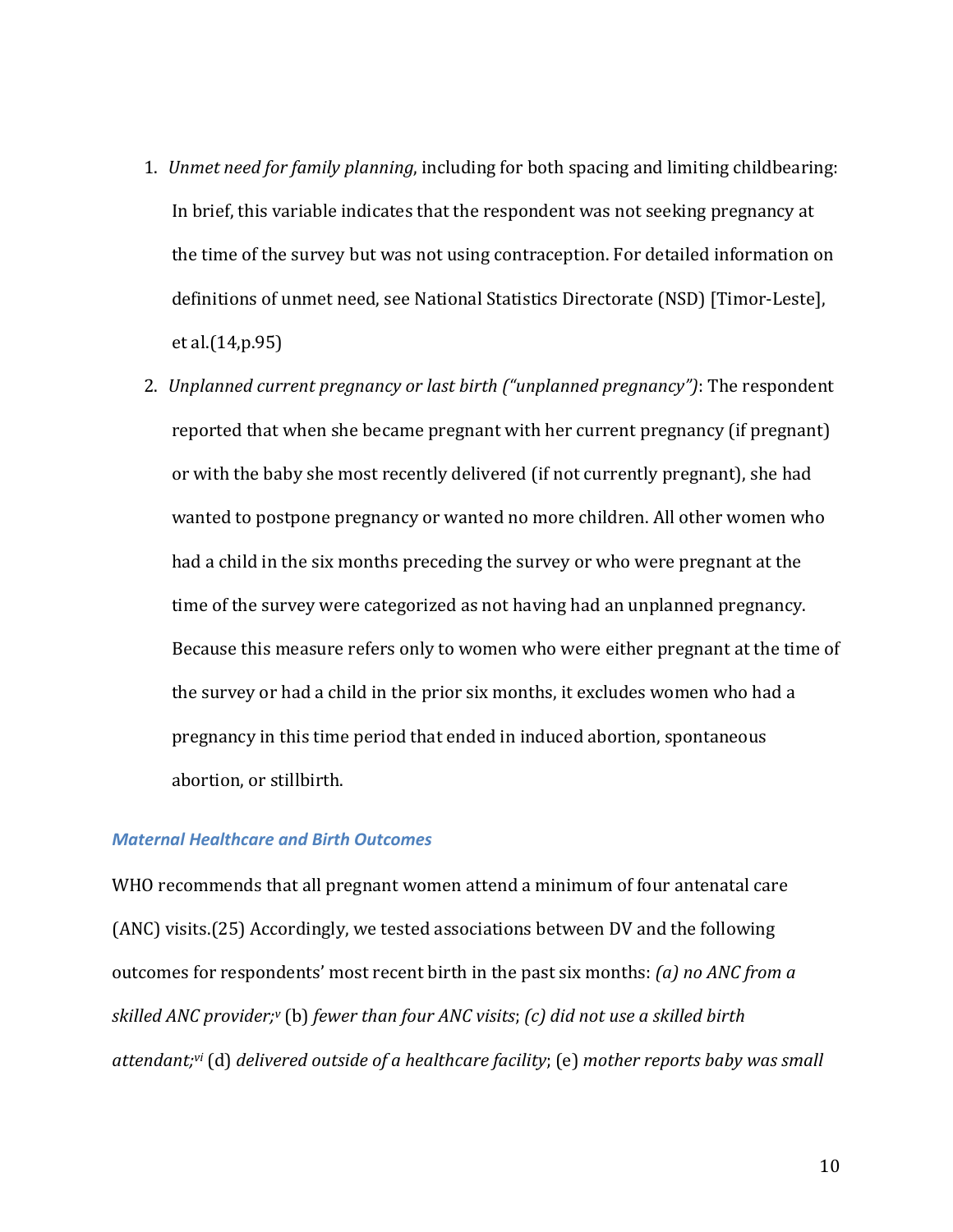or very small at birth;<sup>vii</sup> (f) no maternal postnatal check (PNC) within one day after birth; and *(g) no maternal PNC within six weeks after birth.*

#### **Analysis**

We first conducted unadjusted and adjusted binary logistic regression for overall samples, then for samples stratified by urban/rural residence. We calculated odds ratios and conducted tests of independence. All analyses are weighted using the statistical weight provided in the TLDHS dataset for the DV module.

To control for potential confounders, adjusted models included *age* as a covariate and *education level* and *wealth tertile* as factors. The *education level* variable indicates the highest level of education attended: no education, primary, or secondary and higher. We created the *wealth tertiles* variable by recoding the wealth index factor score for all women in the TLDHS sample (N=13,137).

We conducted additional analyses to determine whether to adjust for DV in the marital control models and whether to adjust for marital control in the DV models (not shown). We found that DV was not significantly associated with both the exposure and outcome tested in any of the marital control models; it was therefore not a confounder. Similarly, we found that marital control was not significantly associated with both the exposure and outcome tested in any of the DV models.<sup>viii</sup> Since DV and marital control were not confounders, we did not control for them in the logistic regression models.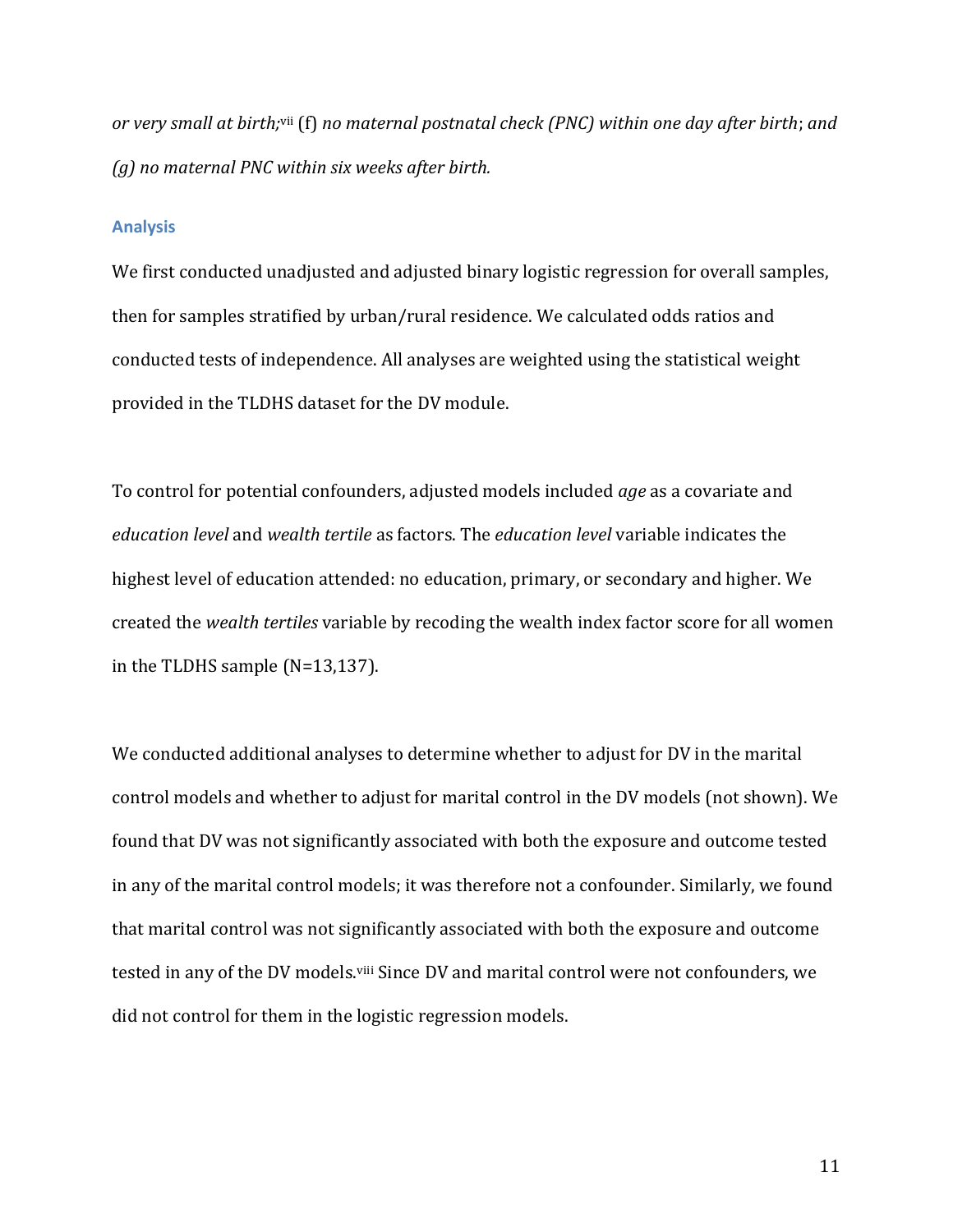## **Results**

#### **Background Characteristics**

**Table 2** shows the background characteristics of women from the three samples used in our analyses. Unweighted sample sizes varied based on the characteristics relevant to each analysis, ranging from 294 to 2,162 women.

Average age across the samples ranged from 29 to 33, and most women (74% to 77%, depending on the sample) lived in rural areas. Depending on the sample, 95% to 99% of women were married at the time of the survey, between 37% and 43% were in the poorest wealth tertile, and between 33% and 37% had no education.

### **Predictor Variables**

We used two variables (DV and marital control) to predict nine binary outcome variables. Depending on the sample, 35% to 41% of women reported experiencing DV and 11% to 13% reported marital control.

#### **Logistic regression**

We used Pearson Chi-square tests to test the association between DV and each outcome. Similarly, we used Pearson Chi-square tests to test the association between marital control and unmet need for family planning and unplanned pregnancy.

## **Family Planning Outcomes**

**Table 3** shows unadjusted and adjusted odds ratios from logistic regression models that tested relationships between DV/marital control and family planning outcomes. In the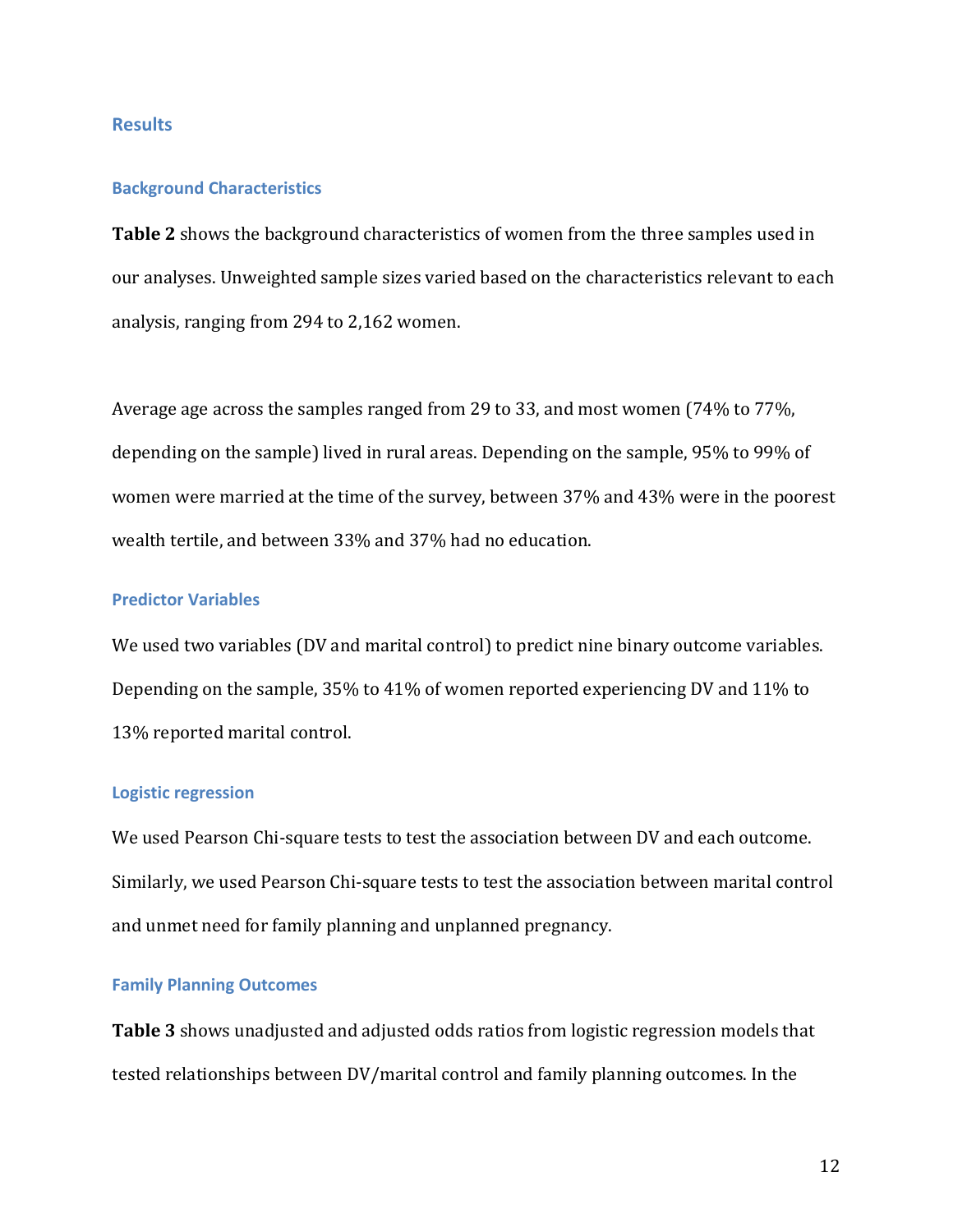sample used to investigate unmet need for family planning, 29% of respondents had an unmet need. In the sample used to investigate unplanned pregnancy, which was limited to women who either gave birth in the 6 months prior to the survey or were pregnant at the time of the survey, 17% of respondents had an unplanned pregnancy in the past 6 months.

#### *Domestic Violence*

DV was not significantly associated with unmet need for family planning in our analysis.

We found significant associations between DV and unplanned pregnancy. Overall, women who reported experiencing DV were more than twice as likely as other women to have had an unplanned pregnancy in the past six months (AdjOR=2.2; 95%CI=1.3, 3.7). After analysis by place of residence, the association held for rural women (AdjOR=2.6; 95%CI=1.4, 4.8) but not urban women.

#### *Marital Control*

We found no significant association between marital control and unmet need for family planning among urban women. Perhaps surprisingly, rural women reporting marital control were significantly *less* likely than other rural women to have an unmet need for family planning (AdjOR=0.6; 95%CI=0.4, 0.9).

Among women overall, those reporting marital control were more than twice as likely as other women to have had an unplanned pregnancy in the past six months (AdjOR=2.2; 95%CI=1.0, 4.5), but the association was no longer significant when we examined urban and rural women separately.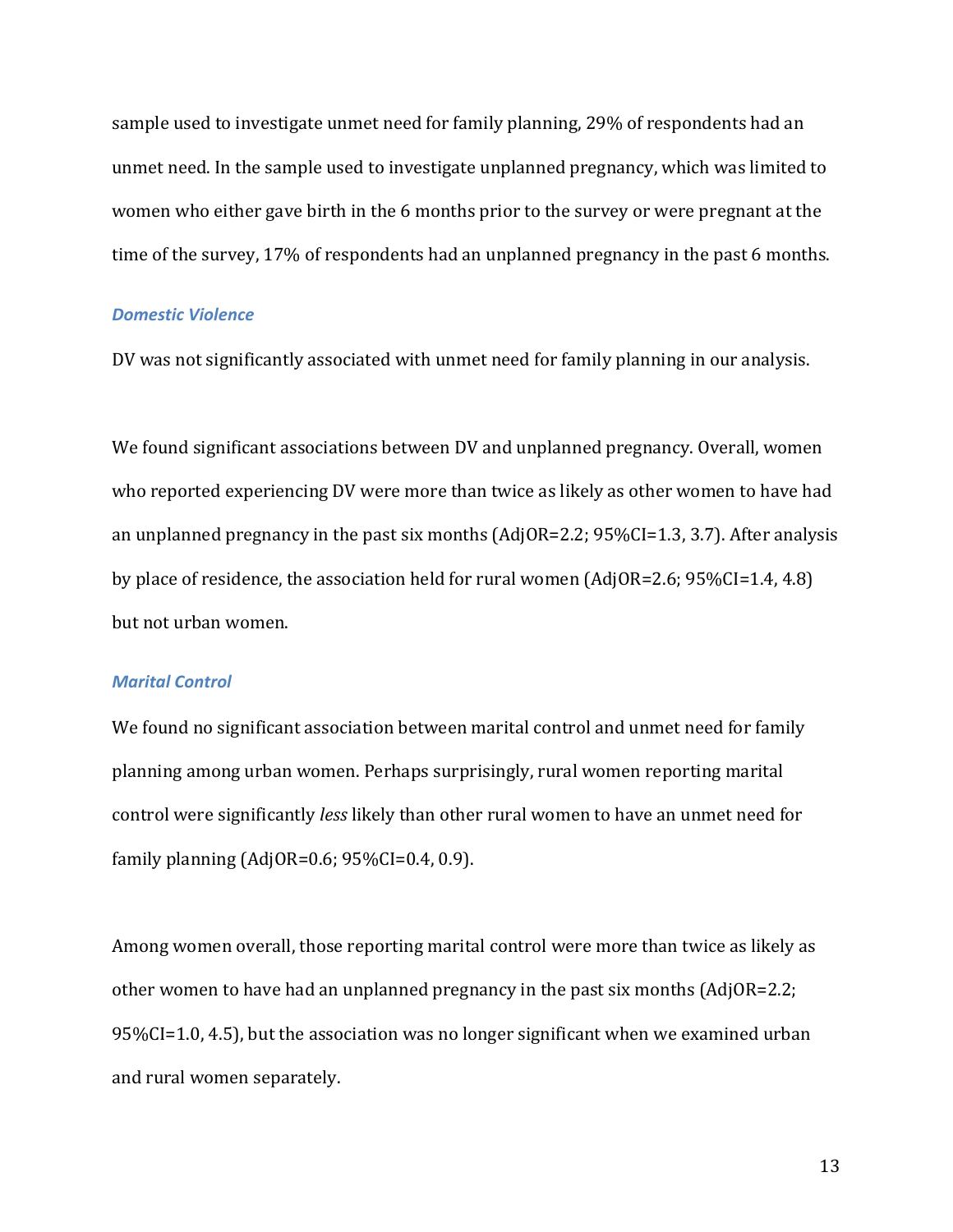#### **Maternal Healthcare and Birth Outcomes**

**Table 4** shows unadjusted and adjusted odds ratios from logistic regression models that tested relationships between DV and maternal healthcare and birth outcomes. In our sample, 48% of respondents had fewer than four ANC visits. Overall, the odds of having fewer than four ANC visits were almost three times greater for women who reported experiencing DV than for those who did not (AdjOR=2.7, 95%CI=1.4, 5.1). By urban/rural status, only rural women were more likely to have fewer than four ANC visits if they had experienced DV (rural AdjOR=2.3, 95%CI=1.1, 4.9); we found no significant association among urban women.

In our sample, 20% of mothers reported that their most recent baby was small or very small at birth. Rural women who experienced DV were more than three times as likely as other rural women to report having a baby born small or very small (AdjOR=3.1; 95%CI=1.4, 6.7). Among urban women, DV was not significantly associated with reported birth size.

In our sample, 16% of women had no ANC from a skilled ANC provider, 66% did not use a skilled birth attendant, 72% delivered outside of a health facility, 76% had no PNC within one day after birth, and 64% had no PNC within six weeks after birth. As shown in **Table 4**, we found no significant association between DV and any of these outcomes.<sup>ix</sup>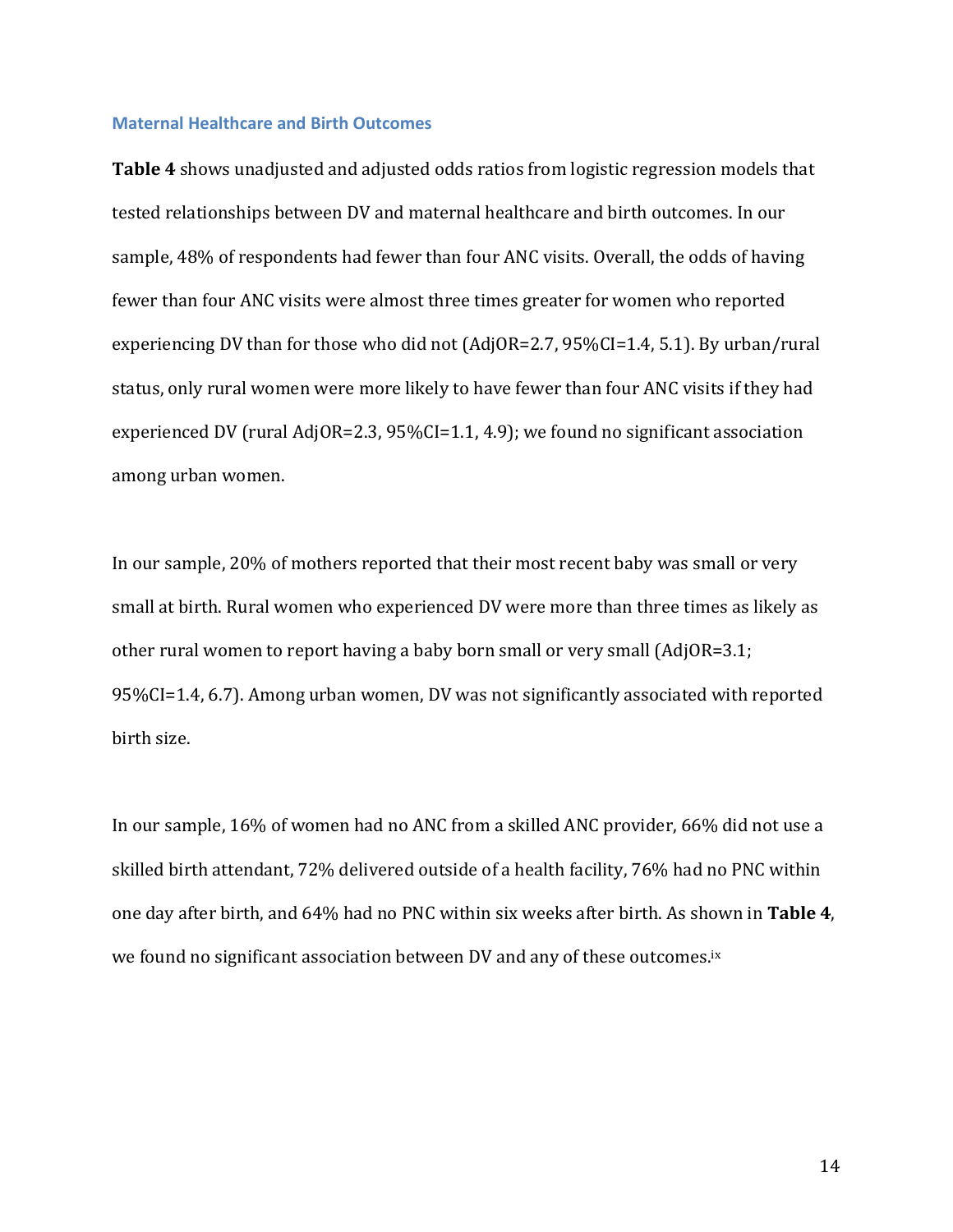### **Discussion**

Rooted in gender inequality, DV undermines women's human rights and their physical and mental health. In Timor-Leste, we found DV is also associated with significantly higher odds of negative family planning, maternal healthcare, and birth outcomes.

By restricting our analyses of pregnancy- and birth-related outcomes to those from the six months before the survey, we increased the likelihood that the exposure (marital control or DV) preceded the outcomes. This sequence of events is even more likely given that worldwide prevalence of DV is already high (28%) among women ages 15-19, suggesting that DV tends to start early in relationships.(1) Researchers suggest that for some reproductive health and birth outcomes, the consistency(17,19) and strength of the associations with DV and the "plausible mechanisms of causality" make causation likely.(17,p.8) Our results are consistent with those findings.

We found that in rural Timor-Leste, DV was associated with unplanned pregnancy, attending fewer than four ANC visits, and more than triple the likelihood of giving birth to smaller than average babies. The last finding is especially concerning, as low birthweight is a leading cause of newborn morbidity and mortality.(20)

Urban women seemed not to experience the same negative outcomes associated with DV. It may be that urban women can more easily access healthcare without their partner's knowledge. Alternatively, the lack of association between DV and negative reproductive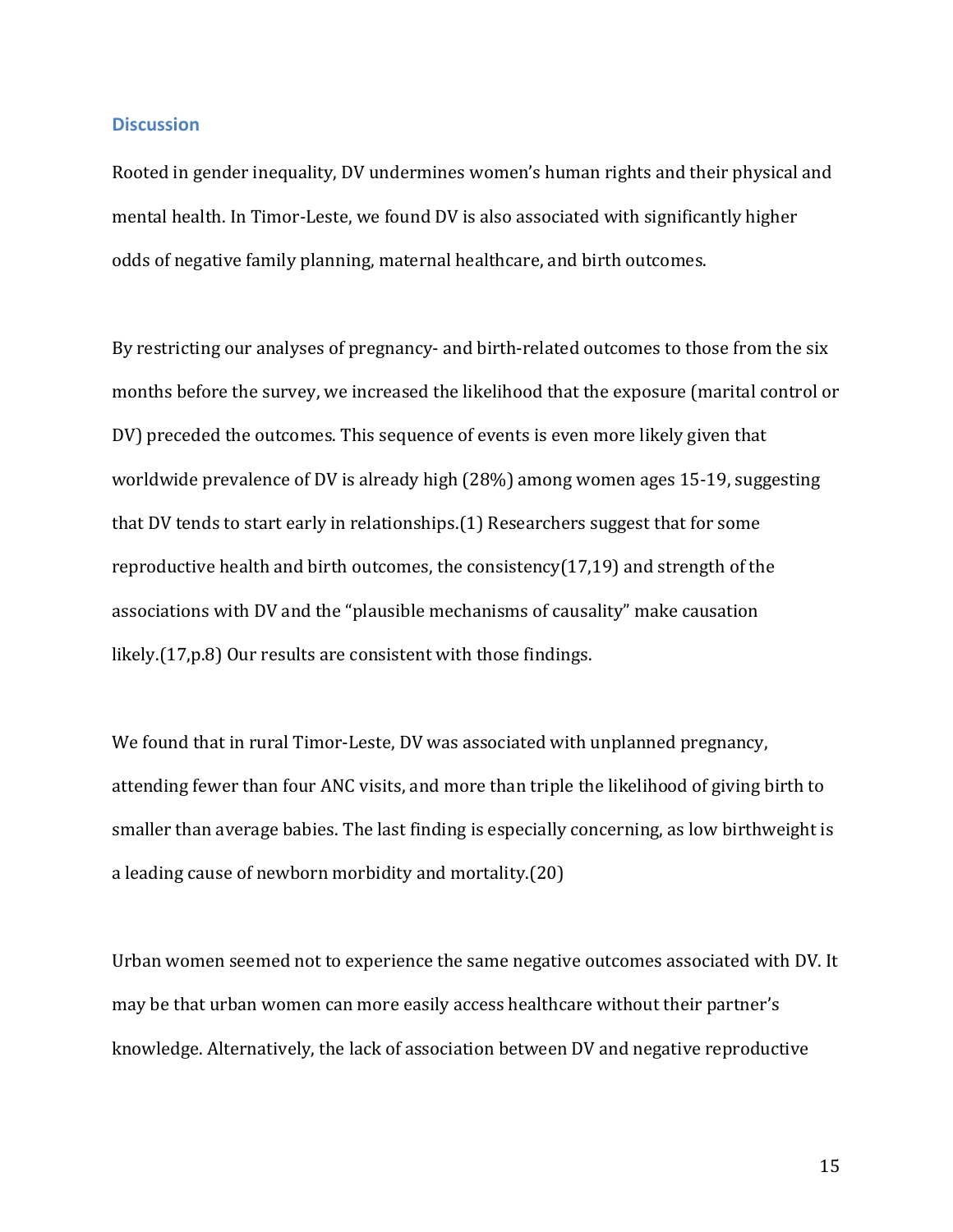health outcomes in urban settings may be attributable to small sample sizes. Future studies should re-test this relationship using larger urban samples.

Our findings on marital control and family planning mirror the conflicting results found in the literature.(19,21,22) Marital control was associated with twice the odds of unplanned pregnancy overall. Perhaps because of small sample sizes, the relationship was no longer significant when we stratified the sample by urban/rural residence. However, rural women with a controlling partner were *less* likely than other rural women to have an unmet need for family planning. Future qualitative research should investigate the interplay between marital control and couples' fertility preferences and contraceptive decision-making.

The TLDHS reported major differences in DV and marital control by district. In Manatuto, 11% of ever-married women reported DV from their current/last partner, compared to 78% in Manufahi. Rates of marital control ranged from 5% in Oecussi to 30% in Dili. The TLDHS also asked women and men if a husband was justified in beating his wife for five different reasons. Only 2% of men in Manatuto agreed with at least one of the reasons, compared to 95% of men in Covalima.(14) Our sample size was too small to investigate regional differences. Future research should investigate whether DV and marital control operate differently by district, given the broad variations in prevalence and attitudes. Findings would allow investigation of factors associated with the variation, perhaps leading to meaningful interventions.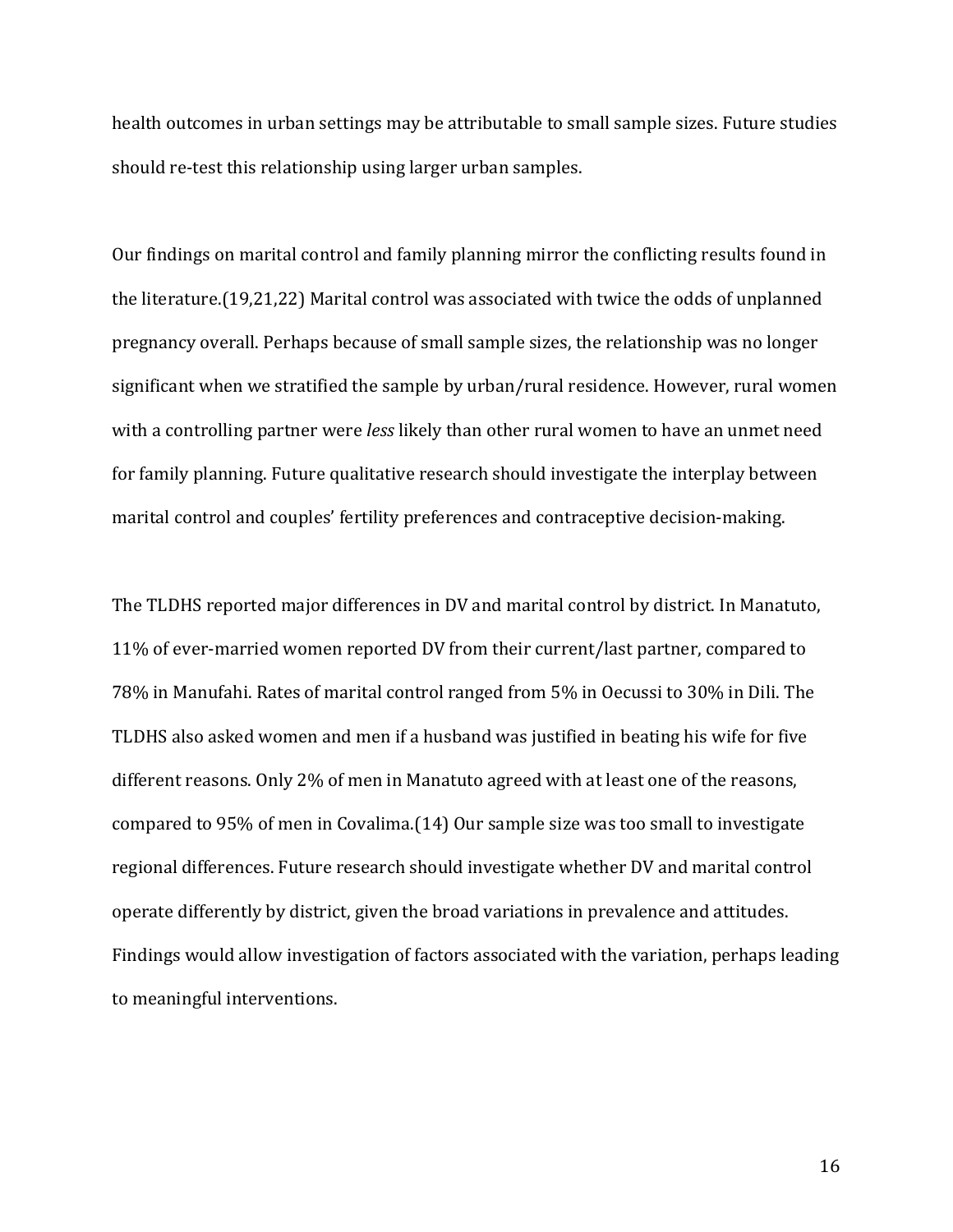#### **Limitations**

Our study has limitations. First, the DV module was asked of a relatively small subset of women who participated in the TLDHS. Limited sample sizes, especially for pregnancy- and birth-related outcomes and urban samples, limited our power to detect significant associations and prevented us from controlling for additional variables that may be important. Furthermore, limited sample sizes required that we control for age as a continuous variable rather than by age group, potentially obscuring age group differences that are not linear.

As with all cross-sectional studies, we cannot be certain that the exposures preceded the outcomes tested. Additionally, survey respondents may not recall past events with perfect accuracy. Limiting the time-frame of pregnancies and births to the past six months mediates, though cannot fully address, both of these limitations. The use of cross-sectional data also means that we cannot infer that the predictor variables caused the outcomes measured in this study.

Finally, despite the efforts of the TLDHS to create a safe environment, respondents may underreport DV and marital control due to discomfort sharing their experiences.

### **Implications**

DV is closely linked with maternal and pregnancy outcomes globally, and evidence suggests that for at least some of these outcomes the relationship is likely causal.(17,19) A 2010 study of DV and partner emotional violence during pregnancy across 19 countries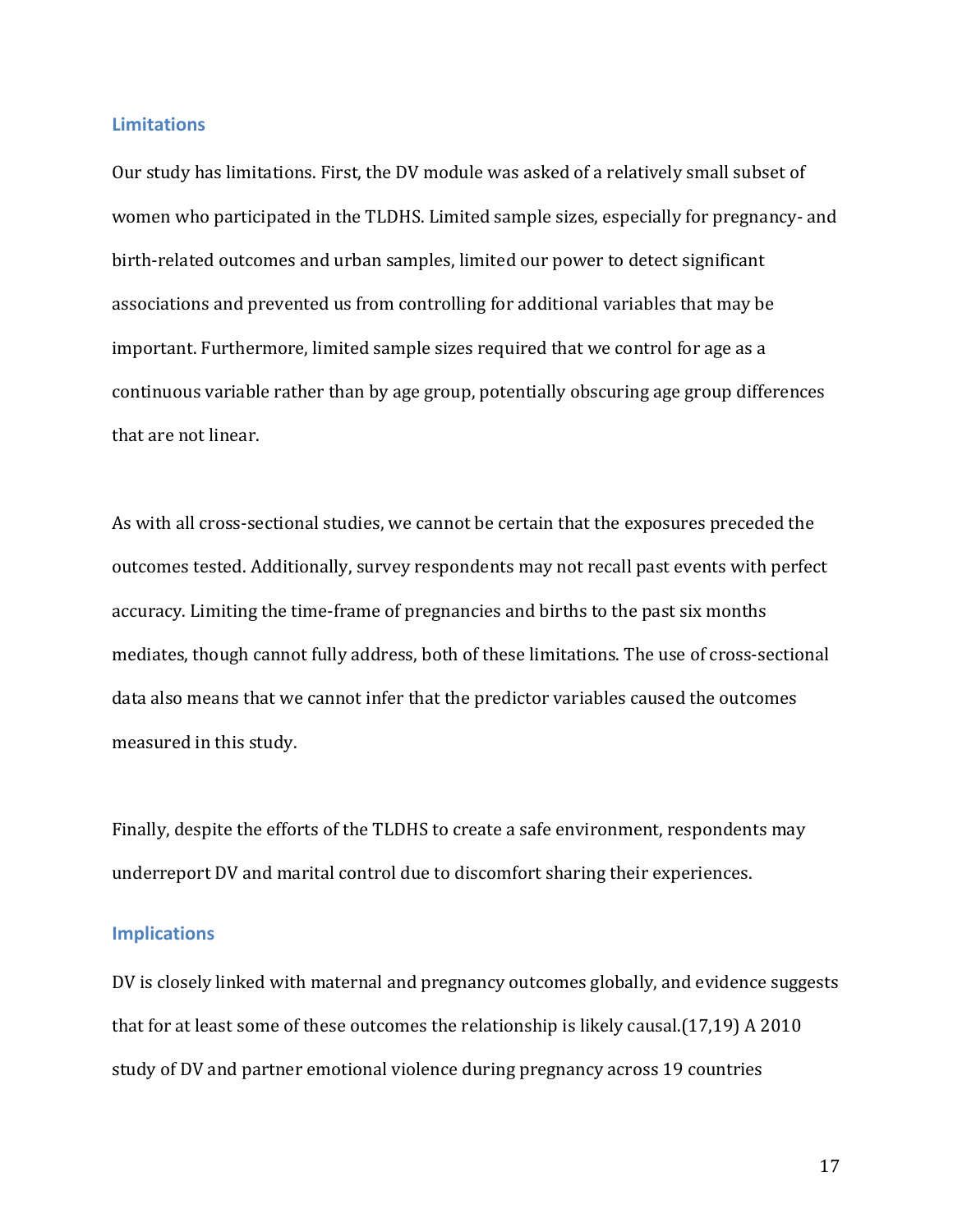concluded "global initiatives to reduce maternal mortality and morbidity and improve maternal health" should increase attention to VAW, especially during pregnancy, given its high prevalence and "potential impact on maternal and newborn health."(26,p.168) Still, primary prevention of VAW is typically neglected(27) and few studies have been designed or appropriately powered to detect the effectiveness of potential interventions.(18)

Our findings suggest that in the short-term, targeted interventions addressing family planning, maternal healthcare, and birth outcome vulnerabilities for Timorese women who have experienced DV or marital control would be a good use of public health resources, due to their elevated risk. Rural women appear most vulnerable, though research with larger urban samples could determine risks for urban women as well. Interventions targeting birth size should be prioritized, given the long-term consequences of low birthweight that span a broad range of cognitive, psychological, and physical problems.(20)

Experts agree that addressing social and cultural norms that elevate men's status over women's is key in preventing DV,(1,27) and a 2010 WHO report on the prevention of DV, partner emotional violence, and non-partner sexual violence found emerging evidence in support of efforts to change gender norms. (27) Qualitative research confirms that in the Timorese context, DV is rooted in gender norms and in social acceptability of VAW.(4,8)In the longer term, the international community should support interventions targeting root causes of DV and marital control. These efforts are key to protecting women's rights, and they may also improve both maternal and newborn health in Timor-Leste.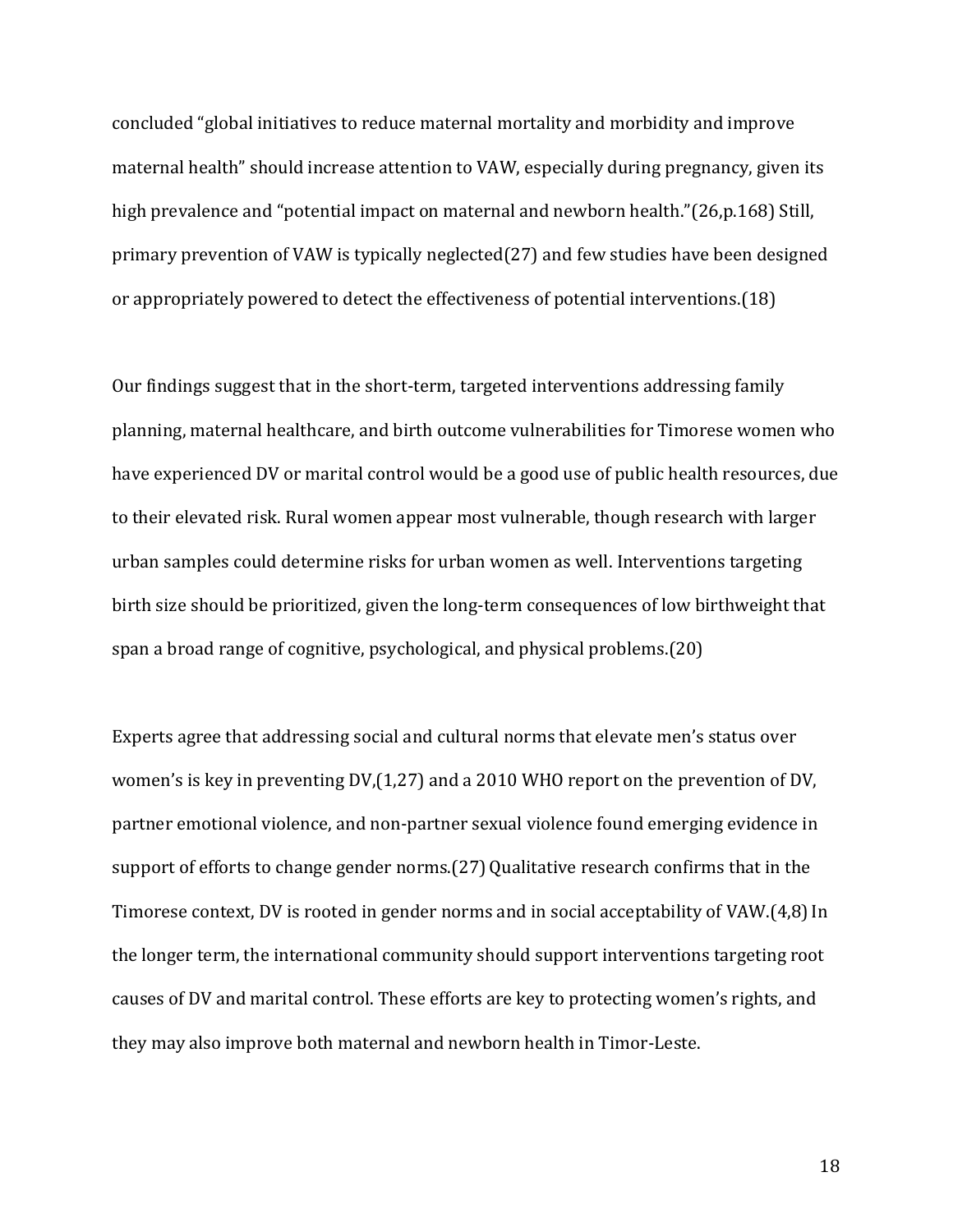### **References**

- 1. Garcia-Morena C, Pallitto CC, Devries K, Stockl H, Watts C, Abrahams N. Global and regional estimates of violence against women: prevalence and health effects of intimate partner violence and non-partner violence. Geneva: World Health Organization; 2013.
- 2. Narciso V, Henriques P. Women and land in Timor-Leste: issues in gender and development. Indian Journal of Gender Studies. 2010;17(1):49-72.
- 3. Summary report on gender based violence study in Covalima and Oecusse. Oxfam; 2012 Jun.
- 4. Robertson K. Gender-based violence in Timor-Leste: a case study. Bucharest, Romania: UNFPA Women, Peace and Security Technical Support Division; 2005 Oct.
- 5. Alves MDF, Sequeira IMM, Abrantes LS, Reis F. Baseline study on sexual and genderbased violence in Bobonaro and Covalima. Dili, Timor-Leste: Asia Pacific Support Collective Timor-Leste; 2009. Supported by UNIFEM and funded by DFID-UK.
- 6. de Sousa R. Women of Timor-Leste: seeking freedom in a free nation. Development Bulletin. 2005 Oct;68:34-5.
- 7. Harris-Rimmer S. After the guns fall silent: sexual and gender-based violence in Timor-Leste. Issue brief. Timor-Leste Armed Violence Assessment (TLAVA); 2009 Nov. Issue Brief No.: 5.
- 8. Underlying causes of gender inequity in Covalima, Timor-Leste. Final report. Oxfam Australia; 2003 Sept. Funded by NZAID, Government of New Zealand.
- 9. Niner S. Hakat Klot, Narrow Steps. International Feminist Journal of Politics. 2011;13(3)413-435.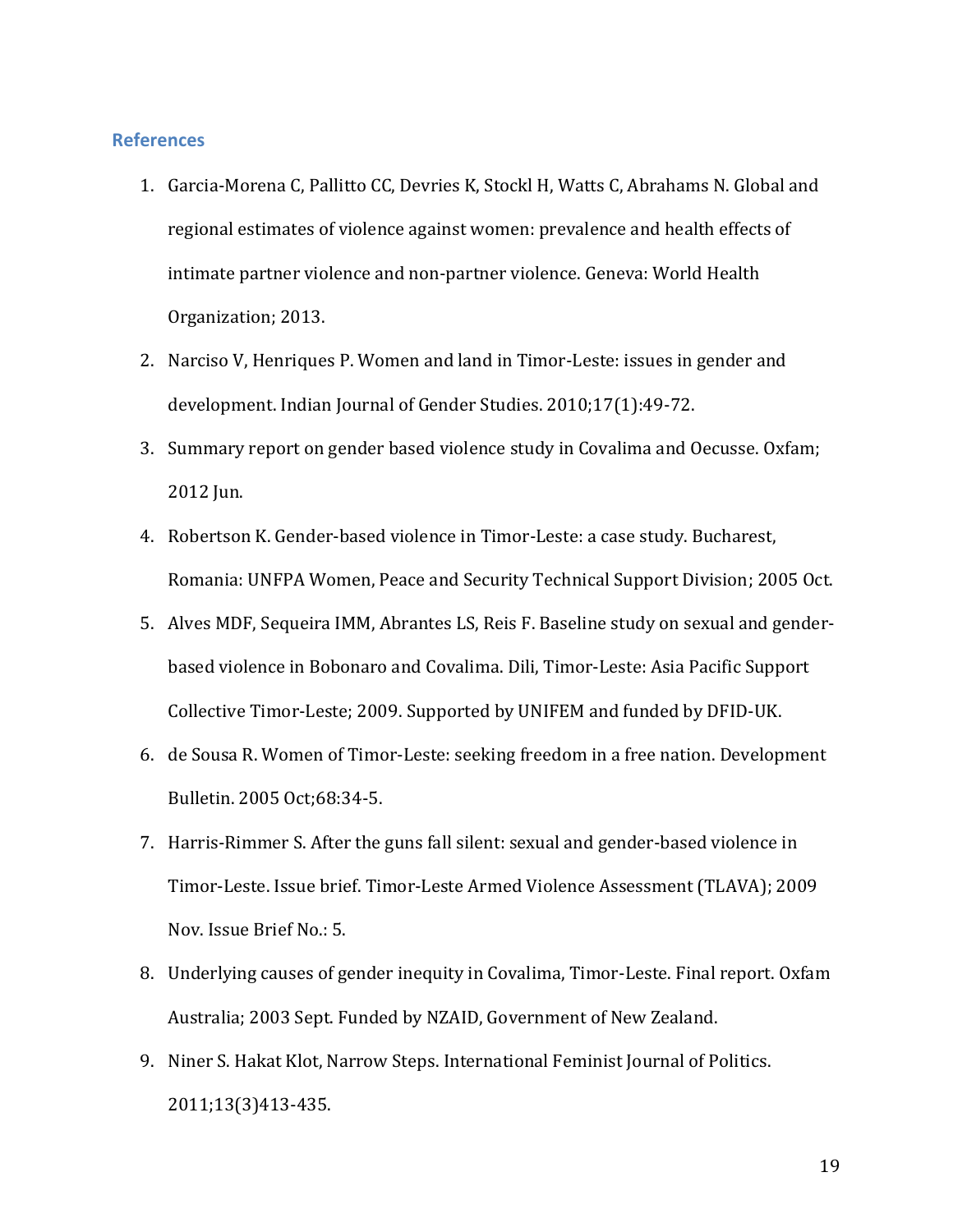- 10. Silove D, Liddell B, Rees S, Chey T, Nickerson A, Tam N, Zwi AB, Brooks R, Sila LL, Steel Z. Effects of recurrent violence on post-traumatic stress disorder and severe distress in conflict-affected Timor-Leste: a 6-year longitudinal study. Lancet Glob Health. 2014;2(5);e293-300.
- 11. Silove D, Brooks R, Bateman Steel CR, Steel Z, Hewage K, Rodger J, Soosay I. Explosive anger as a response to human rights violations in post-conflict Timor-Leste. Soc Sci Med. 2009;69(5):670-7.
- 12. Chega! The report of the Commission for Reception, Truth, and Reconciliation. Timor-Leste: Commission for Reception, Truth, and Reconciliation Timor-Leste (CAVR); 2005.
- 13. Hall N. East Timorese women challenge domestic violence. Aust J Polit Sci. 2009;44(2):309-325.
- 14. National Statistics Directorate (NSD) [Timor-Leste], Ministry of Finance [Timor-Leste], ICF Macro. Timor-Leste Demographic and Health Survey 2009-10. Dili, Timor-Leste: NSD [Timor-Leste] and ICF Macro; 2010. Available from: <http://dhsprogram.com/pubs/pdf/FR235/FR235.pdf>
- 15. Sarkar NN. The impact of intimate partner violence on women's reproductive health and pregnancy outcome. J Obstet Gynaecol. 2008;28(3):266-71.
- 16. Mezey GC, Bewley S. Domestic violence and pregnancy. BJOG. 1997;104:528-31.
- 17. Pallitto CC, Garcia-Moreno C, Jansen HAFM, Heise L, Ellsberg M, Watts C, on behalf of the WHO Multi-Country Study on Women's Health and Domestic Violence. Intimate partner violence, abortion, and unintended pregnancy: results from the WHO multi-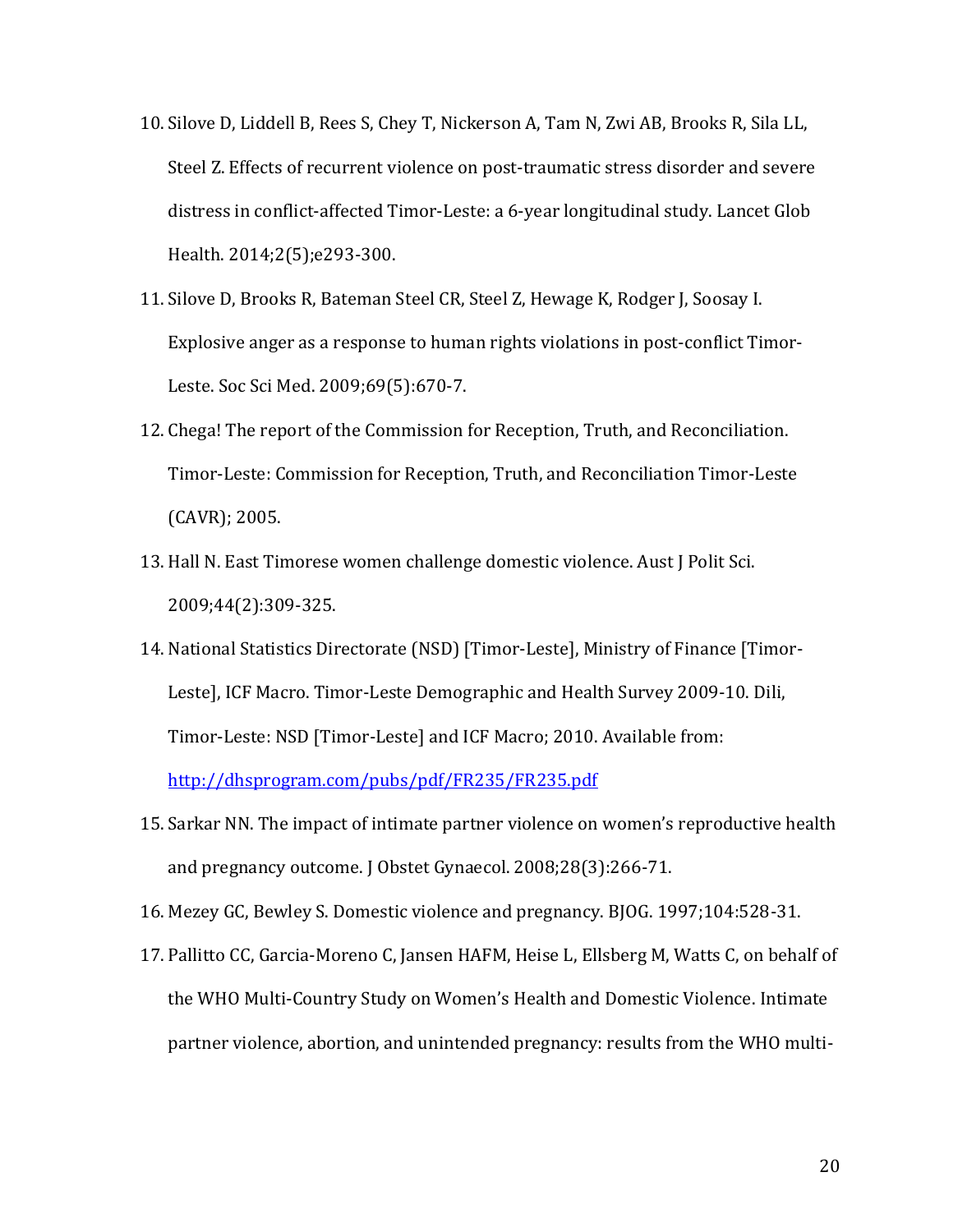country study on women's health and domestic violence. Int J Gynaecol Obstet. 2013;120(1):3-9.

- 18. Cook J, Bewley S. Acknowledging a persistent truth: domestic violence in pregnancy. J R Soc Med. 2008;101:358-63.
- 19. Alio AP, Nana PN, Salihu HM. Spousal violence and potentially preventable single and recurrent spontaneous fetal loss in an African setting: cross-sectional study. Lancet. 2009;373(9660):318-24.
- 20. Bailey BA. Partner violence during pregnancy: prevalence, effects, screening, and management. International Journal of Women's Health. 2010;2:183-97.
- 21. Stephenson R, Koenig MA, Acharya R, Roy TK. Domestic violence, contraceptive use, and unwanted pregnancy in rural India. Stud Fam Plann. 2008;39(3):177-86.
- 22. Williams CM, Larsen U, McCloskey LA. Intimate partner violence and women's contraceptive use. Violence Against Women. 2008;14(12):1382-96.
- 23. Taft A, Watson L. Violence against women in Timor-Leste secondary analysis of the 2009-10 Demographic Health Survey. Final report. Mother and Child Health Research, La Trobe University; 2013 Jul. Funded by AusAID through the Timor-Leste Justice Sector Support Facility.
- 24. Deen J, Matos LdC, Temple B, Su JY, da Silva J, Liberato S, da Silva V, Soares AI, Joshi V, Moon S, Tulloch J, Martins J, Mulholland K. Identifying national health research priorities in Timor-Leste through a scoping review of existing health data. Health Res Policy Syst. 2013;11(8).
- 25. World Health Organization, Department of Making Pregnancy Safer and Department of Reproductive Health and Research. Provision of effective antenatal care. In: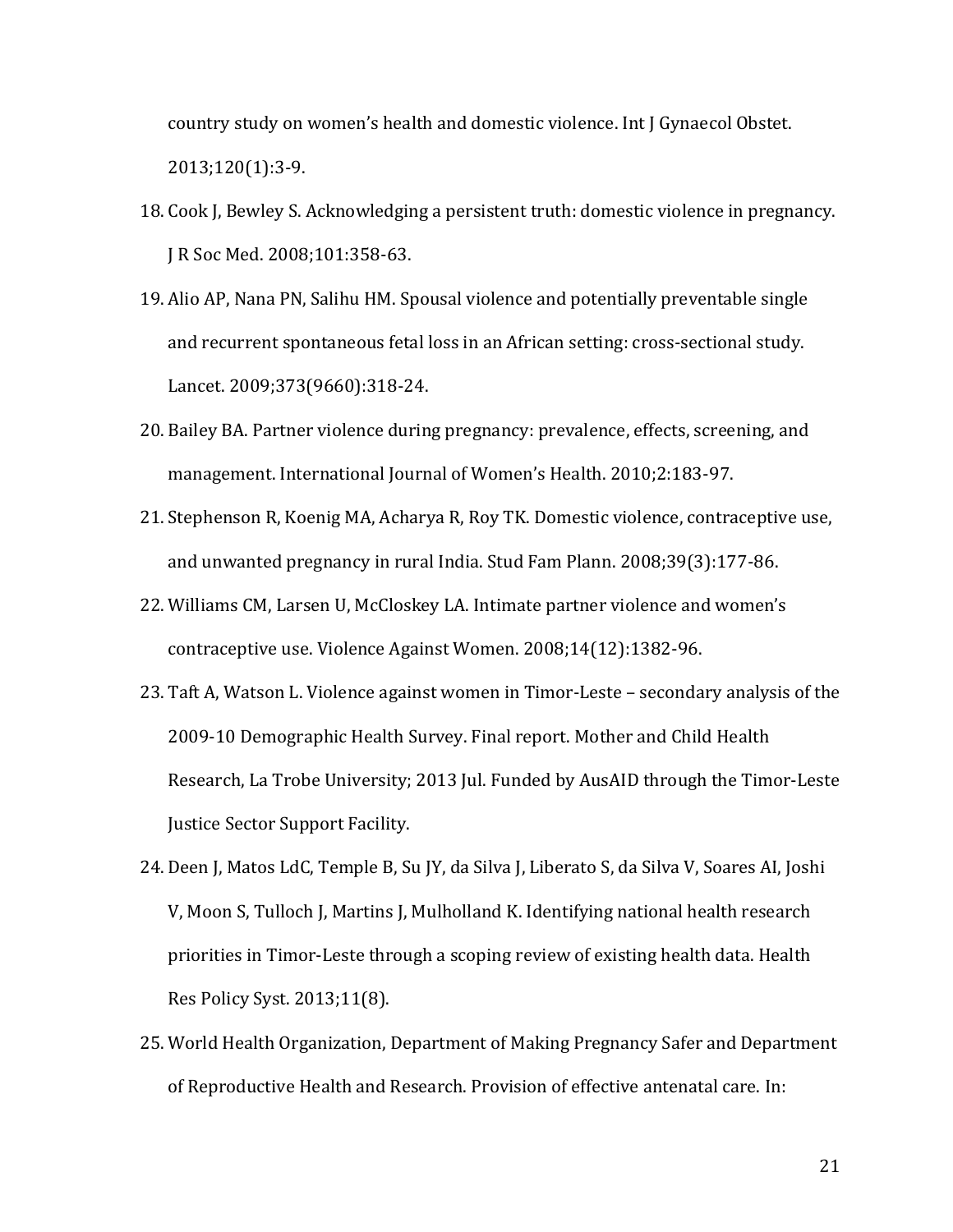Standards for Maternal and Neonatal Care. World Health Organization; 2007. Available from:

http://www.who.int/reproductivehealth/publications/maternal\_perinatal\_health/a 91272/en/

- 26. Devries KM, Kishor S, Johnson H, Stockl H, Bacchus LJ, Garcia-Moreno C, Watts C. Intimate partner violence during pregnancy: analysis of prevalence data from 19 countries. Reprod Health Matters. 2010;18(36):158-70.
- 27. World Health Organization/London School of Hygiene and Tropical Medicine. Preventing intimate partner and sexual violence against women: taking action and generating evidence. Geneva: World Health Organization; 2010.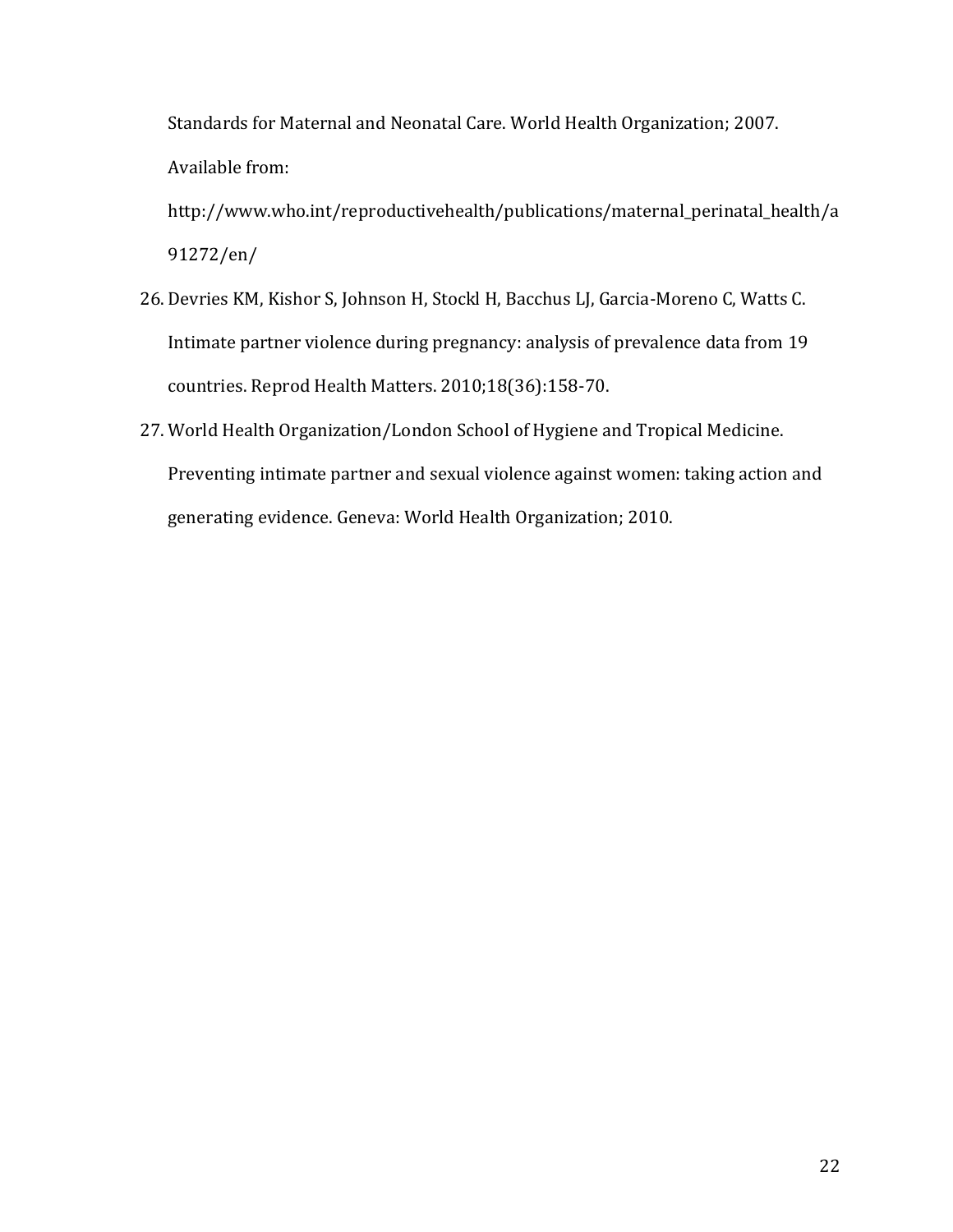| <b>Sample</b>           | <b>Description</b>                                                                                                                                               | <b>Outcomes Tested</b>                                                                                                                                                                                                                                                                                                                                                                                                                                                   |  |  |
|-------------------------|------------------------------------------------------------------------------------------------------------------------------------------------------------------|--------------------------------------------------------------------------------------------------------------------------------------------------------------------------------------------------------------------------------------------------------------------------------------------------------------------------------------------------------------------------------------------------------------------------------------------------------------------------|--|--|
| Sample 1<br>$(N=2,162)$ | Participated in DV module<br>$\bullet$<br>Ever-married women<br>$\bullet$                                                                                        | Unmet need for family planning                                                                                                                                                                                                                                                                                                                                                                                                                                           |  |  |
| Sample 2<br>$(N=570)$   | Participated in DV module<br>$\bullet$<br>Ever-married women<br>$\bullet$<br>Either gave birth in the past six<br>$\bullet$<br>months or were currently pregnant | Unplanned pregnancy                                                                                                                                                                                                                                                                                                                                                                                                                                                      |  |  |
| Sample 3<br>$(N=294)$   | Participated in DV module<br>$\bullet$<br>Ever-married women<br>Gave birth in past six months<br>$\bullet$                                                       | For most recent birth:<br>No antenatal care from a<br>skilled antenatal care<br>provider<br>Fewer than four<br>antenatal care visits<br>Did not use a skilled<br>birth attendant<br>Delivered outside of a<br>healthcare facility<br>Mother reports baby was<br>$\bullet$<br>small or very small at<br>birth<br>No maternal postnatal<br>$\bullet$<br>check within one day<br>after birth<br>No maternal postnatal<br>$\bullet$<br>check within six weeks<br>after birth |  |  |

**Table 1.** Samples used and outcomes tested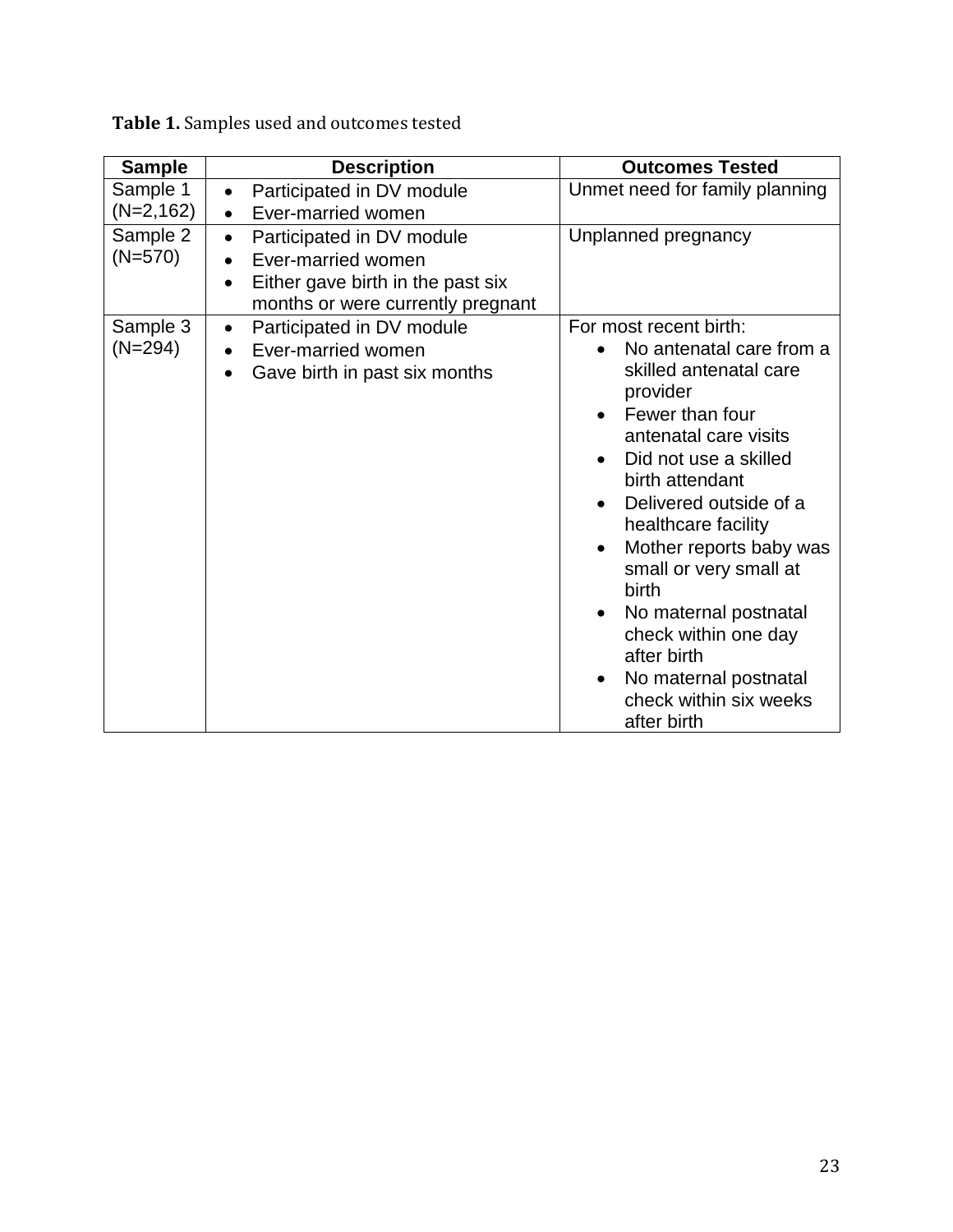|                                                                                 | Family planning outcomes                                                                                                                |                                                                                                                                                                                                                 | Maternal healthcare and birth outcomes                                                                                                                                                                                                                                                                                                                                                                                                                                                                                                                                          |  |  |  |
|---------------------------------------------------------------------------------|-----------------------------------------------------------------------------------------------------------------------------------------|-----------------------------------------------------------------------------------------------------------------------------------------------------------------------------------------------------------------|---------------------------------------------------------------------------------------------------------------------------------------------------------------------------------------------------------------------------------------------------------------------------------------------------------------------------------------------------------------------------------------------------------------------------------------------------------------------------------------------------------------------------------------------------------------------------------|--|--|--|
|                                                                                 | Sample 1: Ever-<br>married women<br>who participated in<br>the DV module<br><b>Outcome tested:</b><br>Unmet need for<br>family planning | Sample 2: Ever-<br>married women<br>who have given<br>birth in the past six<br>months or were<br>currently pregnant<br>who participated in<br>the DV module<br><b>Outcome tested:</b><br>Unplanned<br>pregnancy | Sample 3: Ever-married women who have given birth in<br>the past six months and participated in the DV module<br><b>Outcomes tested:</b><br>No antenatal care from a skilled antenatal care<br>$1_{\cdot}$<br>provider<br>2. Fewer than four antenatal care visits<br>3.<br>Did not use a skilled birth attendant<br>Delivered outside of a healthcare facility<br>4.<br>Mother reported baby was small or very small at<br>5.<br>birth<br>6.<br>No maternal postnatal check within one day after<br>birth<br>7.<br>No maternal postnatal check within six weeks<br>after birth |  |  |  |
| $\boldsymbol{N}$                                                                | 2,162                                                                                                                                   | 570                                                                                                                                                                                                             | 294                                                                                                                                                                                                                                                                                                                                                                                                                                                                                                                                                                             |  |  |  |
| <b>Wealth Tertile</b><br>Poorest<br>Middle<br>Richest                           | 36.7%<br>32.5%                                                                                                                          | 39.5%<br>33.9%<br>26.7%                                                                                                                                                                                         | 42.9%<br>31.3%                                                                                                                                                                                                                                                                                                                                                                                                                                                                                                                                                                  |  |  |  |
|                                                                                 | 30.9%                                                                                                                                   |                                                                                                                                                                                                                 | 25.9%                                                                                                                                                                                                                                                                                                                                                                                                                                                                                                                                                                           |  |  |  |
| <b>Education Level</b><br>No education<br>Primary<br>Secondary and higher       | 37.0%<br>27.6%<br>35.4%                                                                                                                 | 33.3%<br>27.9%<br>38.8%                                                                                                                                                                                         | 35.0%<br>29.6%<br>35.4%                                                                                                                                                                                                                                                                                                                                                                                                                                                                                                                                                         |  |  |  |
| <b>Residence</b><br>Urban<br>Rural                                              | 23.2%<br>76.8%                                                                                                                          | 25.1%<br>74.9%                                                                                                                                                                                                  | 25.9%<br>74.1%                                                                                                                                                                                                                                                                                                                                                                                                                                                                                                                                                                  |  |  |  |
| Age<br>Average age in years                                                     | 33.1                                                                                                                                    | 28.9                                                                                                                                                                                                            | 29.4                                                                                                                                                                                                                                                                                                                                                                                                                                                                                                                                                                            |  |  |  |
| <b>Marital Status</b><br><b>Currently married</b><br>Formerly married           | 95.1%<br>4.9%                                                                                                                           | 98.6%<br>1.4%                                                                                                                                                                                                   | 97.6%<br>2.4%                                                                                                                                                                                                                                                                                                                                                                                                                                                                                                                                                                   |  |  |  |
| Report physical or<br>sexual violence from<br>partner<br>No<br>Yes              | 64.6%<br>35.4%                                                                                                                          | 60.5%<br>39.5%                                                                                                                                                                                                  | 59.5%<br>40.5%                                                                                                                                                                                                                                                                                                                                                                                                                                                                                                                                                                  |  |  |  |
| <b>Report that partner</b><br>displays 3 or more<br>controlling behaviors<br>No | 88.7%                                                                                                                                   | 87.2%                                                                                                                                                                                                           | 87.4%                                                                                                                                                                                                                                                                                                                                                                                                                                                                                                                                                                           |  |  |  |
| Yes                                                                             | 11.3%                                                                                                                                   | 12.8%                                                                                                                                                                                                           | 12.6%                                                                                                                                                                                                                                                                                                                                                                                                                                                                                                                                                                           |  |  |  |

# **Table 2.** Background characteristics of women in each sample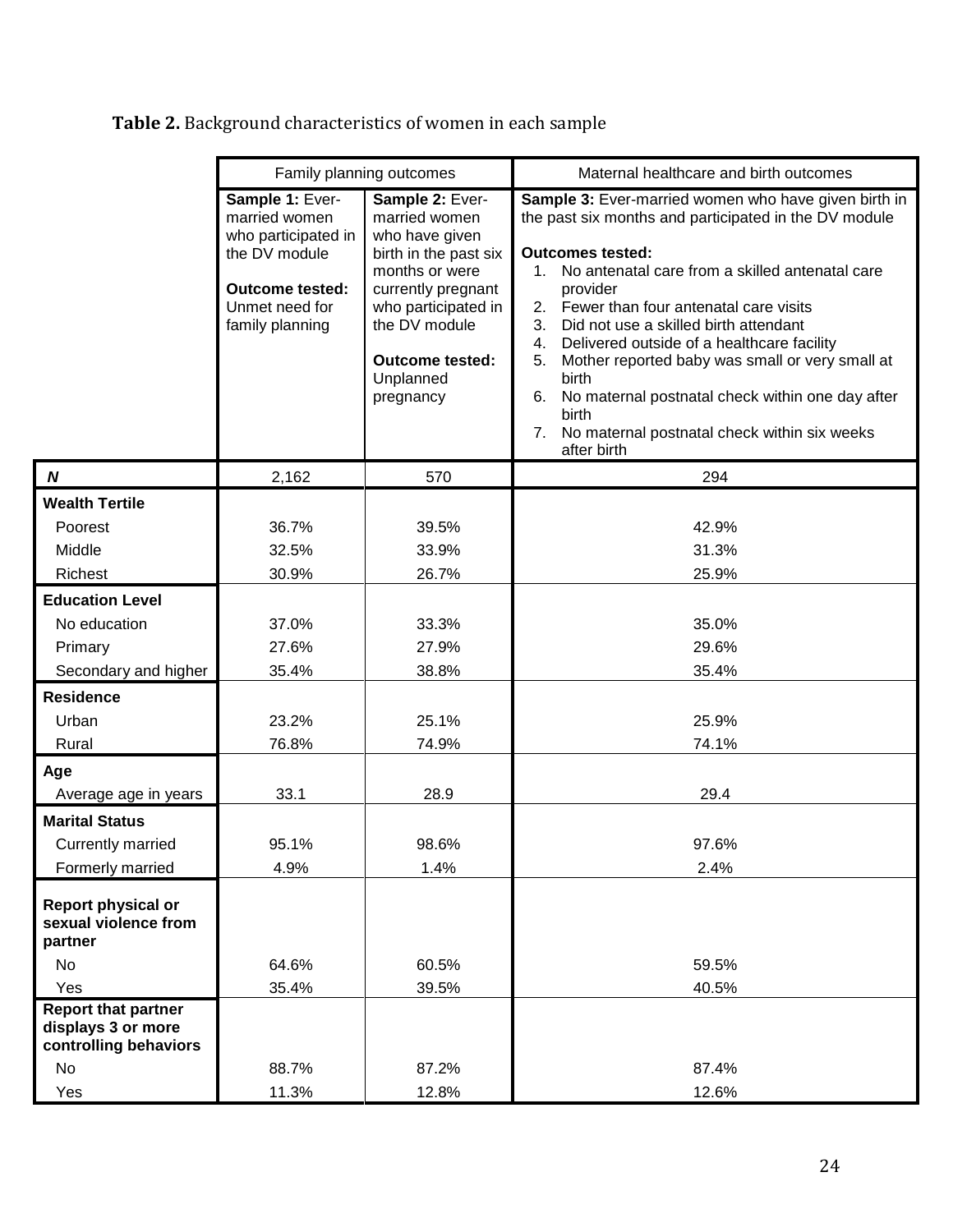**Table 3.** Odds of negative family planning outcomes for ever-married women who report experiencing domestic violence<sup>a</sup> compared to those who do not, and for women who report experiencing marital control and those who do not, by residence (unadjusted and adjusted<sup>b</sup> odds ratios)

|                                                                                     |                                      | Relative odds of               | Relative odds of                         |
|-------------------------------------------------------------------------------------|--------------------------------------|--------------------------------|------------------------------------------|
|                                                                                     |                                      | having an unmet                | having an                                |
|                                                                                     |                                      | need for family                | unplanned                                |
|                                                                                     |                                      | planning                       | pregnancy                                |
| <b>Outcome frequency</b>                                                            |                                      | 28.9%                          | 16.8%                                    |
| Women who report<br>violence compared to<br>those who do not                        | experiencing domestic                |                                |                                          |
| Overall                                                                             |                                      | $N = 2162$                     | $N = 570$                                |
|                                                                                     | Unadj. OR (95% CI)                   | 0.8(0.6, 1.0)                  | $2.3**$ (1.3, 3.9)                       |
|                                                                                     | AdjOR (95% CI)                       | 0.8(0.6, 1.0)                  | $2.2**$ (1.3, 3.7)                       |
| Urban                                                                               |                                      | $N = 501$                      | $N = 143$                                |
|                                                                                     | Unadj. OR (95% CI)                   | 0.7(0.4, 1.2)                  | 1.3(0.5, 3.4)                            |
|                                                                                     | AdjOR (95% CI)                       | 0.7(0.4, 1.2)                  | 1.5(0.5, 4.1)                            |
|                                                                                     |                                      |                                |                                          |
| Rural                                                                               |                                      | $N = 1661$                     | $N = 427$                                |
|                                                                                     | Unadj. OR (95% CI)<br>AdjOR (95% CI) | 0.8(0.6, 1.1)<br>0.8(0.6, 1.1) | $2.8**$ (1.5, 5.2)<br>$2.6**$ (1.4, 4.8) |
|                                                                                     |                                      |                                |                                          |
| Women who report<br>experiencing marital<br>control compared to<br>those who do not |                                      |                                |                                          |
| Overall                                                                             |                                      | $N = 2162$                     | $N = 570$                                |
|                                                                                     | OR (95% CI)                          | 0.8(0.6, 1.1)                  | $2.1*$ (1.0, 4.3)                        |
|                                                                                     | AdjOR (95% CI)                       | 0.8(0.6, 1.1)                  | $2.2*(1.0, 4.5)$                         |
|                                                                                     |                                      |                                |                                          |
| Urban                                                                               |                                      | $N = 501$                      | $N = 143$                                |
|                                                                                     | OR (95% CI)<br>AdjOR (95% CI)        | 1.3(0.8, 2.2)<br>1.4(0.8, 2.4) | 1.8(0.6, 5.6)<br>1.9(0.6, 5.9)           |
|                                                                                     |                                      |                                |                                          |
| Rural                                                                               |                                      | $N = 1661$                     | $N = 427$                                |
|                                                                                     | OR (95% CI)                          | $0.6*(0.4, 0.9)$               | 2.0(0.8, 5.3)                            |
|                                                                                     | AdjOR (95% CI)                       | $0.6*(0.4, 0.9)$               | 2.0(0.8, 5.3)                            |

 OR, Odds Ratio; AdjOR, Adjusted Odds Ratio; CI, confidence interval. a Physical or sexual violence from current or most recent partner **b** Adjusted for age, education level, and wealth

 $* p < 0.05$  \*\*  $p < 0.01$  \*\*\*  $p < 0.001$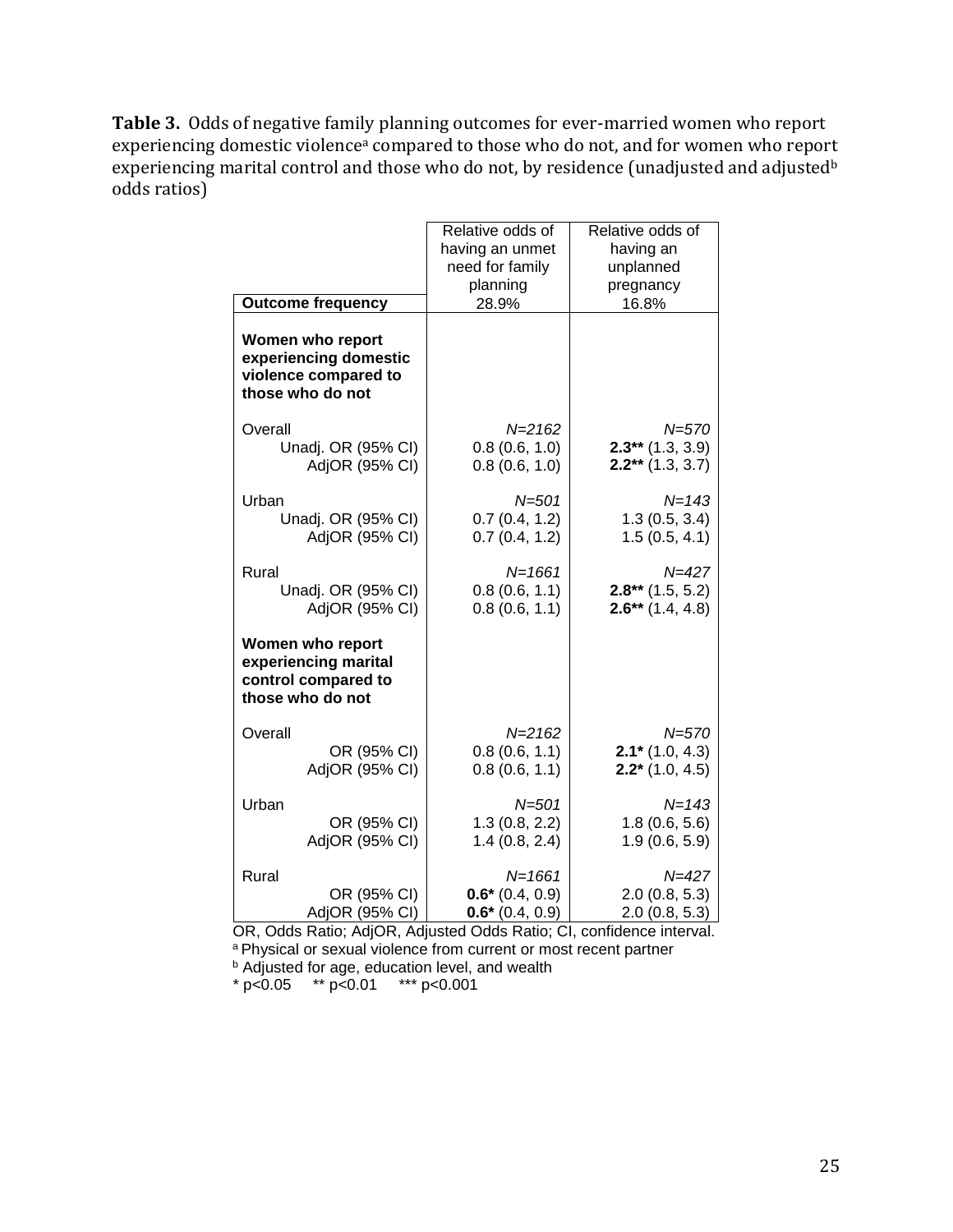**Table 4.** Odds of negative maternal healthcare and birth outcomes for ever-married women who report experiencing domestic violence<sup>a</sup> compared to those who do not, by residence (unadjusted and adjusted<sup>b</sup> odds ratios)

|                                                 | Relative odds of<br>having no<br>antenatal care<br>from a skilled<br>antenatal care<br>provider <sup>c</sup> | Relative odds of<br>having fewer than<br>four antenatal<br>care visits | Relative odds of<br>not using a<br>skilled birth<br>attendant | Relative odds of<br>delivery outside of<br>healthcare facility | Relative odds of<br>mother reporting<br>baby was small or<br>very small at birth | Relative odds of<br>having no<br>maternal<br>postnatal check<br>within one day<br>after birth | Relative odds of<br>having no<br>maternal<br>postnatal check<br>within six weeks<br>after birth |
|-------------------------------------------------|--------------------------------------------------------------------------------------------------------------|------------------------------------------------------------------------|---------------------------------------------------------------|----------------------------------------------------------------|----------------------------------------------------------------------------------|-----------------------------------------------------------------------------------------------|-------------------------------------------------------------------------------------------------|
| <b>Outcome frequency</b>                        | 16.3%                                                                                                        | 48.5%                                                                  | 65.6%                                                         | 71.8%                                                          | 20.0%                                                                            | 75.8%                                                                                         | 63.5%                                                                                           |
| Overall<br>Unadj. OR (95% CI)<br>AdjOR (95% CI) | N=294<br>1.4(0.7, 2.8)<br>1.9(0.9, 3.9)                                                                      | $N = 291$<br>$2.2^*$ (1.2, 3.9)<br>$2.7**$ (1.4, 5.1)                  | N=294<br>0.7(0.4, 1.3)<br>0.9(0.5, 1.8)                       | $N = 294$<br>0.7(0.4, 1.3)<br>0.9(0.4, 1.9)                    | N=290<br>1.8(0.9, 3.7)<br>2.1(1.0, 4.4)                                          | $N = 293$<br>0.5(0.3, 1.0)<br>0.6(0.3, 1.3)                                                   | $N = 293$<br>0.7(0.4, 1.3)<br>0.8(0.4, 1.6)                                                     |
| Urban                                           | N=76                                                                                                         | $N = 74$                                                               | N=76                                                          | N=76                                                           | N=75                                                                             | N=76                                                                                          | N=76                                                                                            |
| Unadj. OR (95% CI)<br>AdjOR (95% CI)            | 6.7(0.6, 71.8)<br>9.1(0.7, 125.2)                                                                            | 2.6(0.8, 8.6)<br>3.4(0.8, 13.6)                                        | 0.5(0.2, 1.4)<br>0.6(0.2, 1.8)                                | 1.0(0.3, 2.7)<br>1.2(0.3, 4.5)                                 | 0.5(0.1, 2.5)<br>0.5(0.1, 3.4)                                                   | 0.9(0.3, 2.7)<br>1.0(0.3, 3.7)                                                                | 0.7(0.2, 2.3)<br>0.8(0.2, 3.0)                                                                  |
| Rural                                           | $N = 218$                                                                                                    | $N = 217$                                                              | $N = 218$                                                     | $N = 218$                                                      | $N = 215$                                                                        | $N = 217$                                                                                     | $N = 217$                                                                                       |
| Unadj. OR (95% CI)<br>AdjOR (95% CI)            | 1.4(0.6, 3.2)<br>1.3(0.6, 3.0)                                                                               | $2.2^*$ (1.1, 4.4)<br>$2.3^*$ (1.1, 4.9)                               | 1.1(0.5, 2.4)<br>1.1(0.5, 2.7)                                | 0.9(0.4, 2.1)<br>0.9(0.4, 2.3)                                 | $2.8^*$ (1.3, 6.2)<br>$3.1**$ (1.4, 6.7)                                         | 0.5(0.2, 1.2)<br>0.5(0.2, 1.2)                                                                | 0.9(0.4, 2.0)<br>0.9(0.4, 2.0)                                                                  |

OR, Odds Ratio; AdjOR, Adjusted Odds Ratio; CI, confidence interval

a Physical or sexual violence from current or most recent partner

**b** Adjusted for age, education level, and wealth

<sup>c</sup> Due to small sample size, the model that tested odds of having no antenatal care from a skilled antenatal care provider did not control for wealth.

 $* p < 0.05$  \*\* p<0.01 \*\*\* p<0.001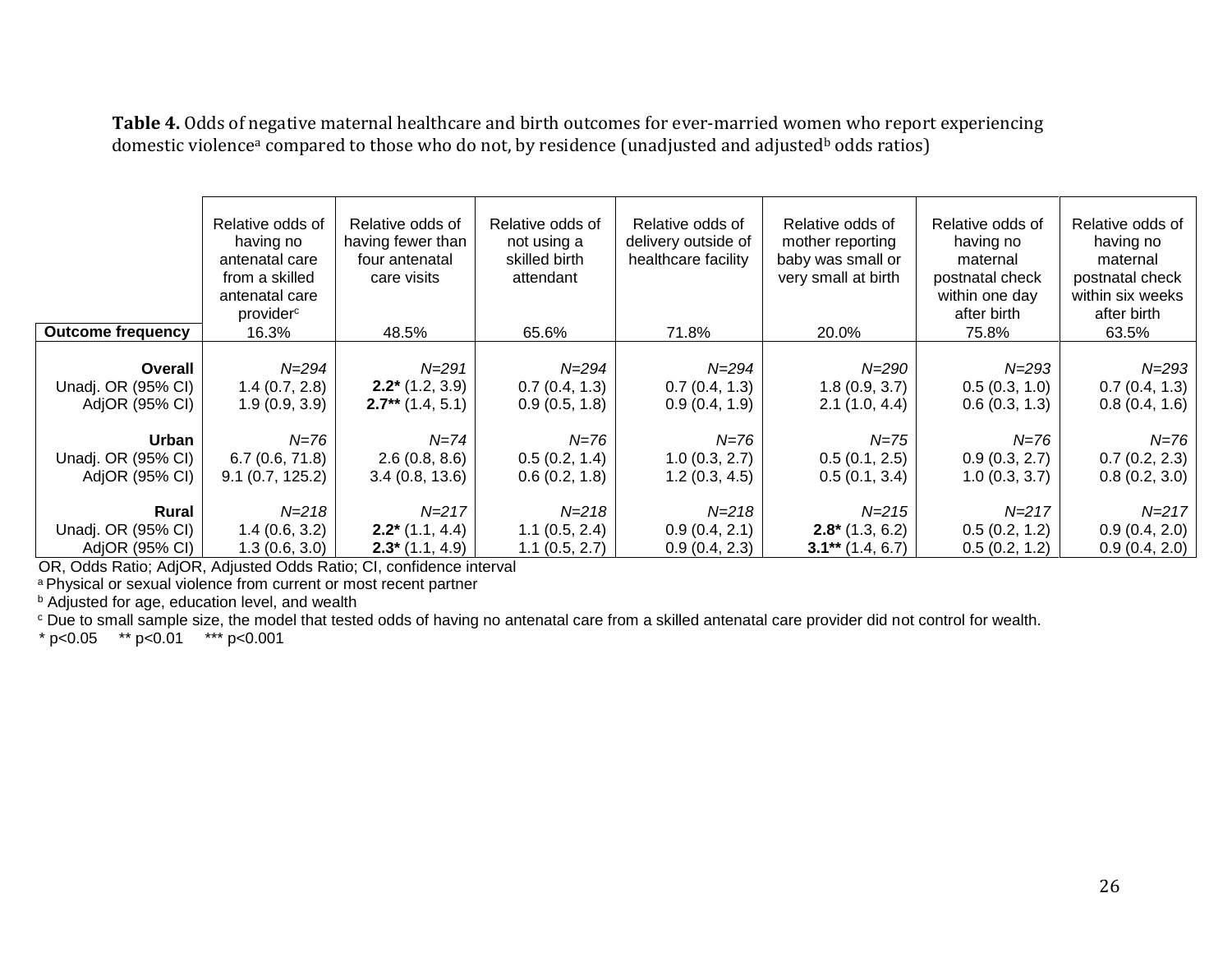## **Acknowledgements**

Many, many thanks to Judy Meiksin and Ben Pelhan for their support and feedback throughout this project.